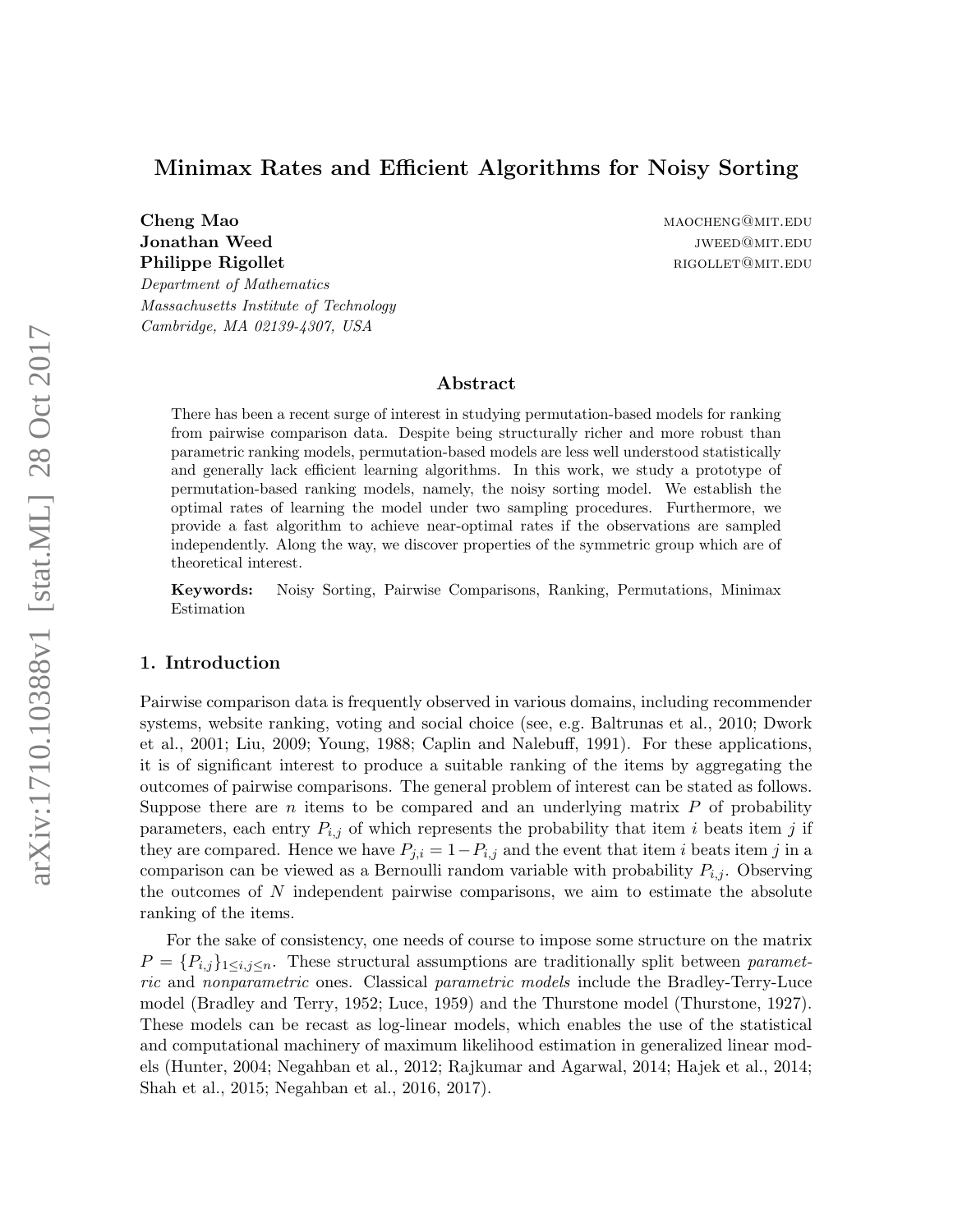To allow richer structures on  $P$  beyond the scope of parametric models, *permutation*based models such as the noisy sorting model [\(Braverman and Mossel, 2008,](#page-23-3) [2009\)](#page-23-4) and the strong stochastic transitivity (SST) model [\(Chatterjee, 2015;](#page-23-5) [Shah et al., 2017a\)](#page-25-6) have recently become more prevalent. These models only require shape constraints on the matrix P and are typically called *nonparametric*. In these models, the underlying ranking of items is determined by an unknown permutation  $\pi^*$ , and, additionally, the comparison probabilities are assumed to have a bi-isotonic structure when the items are aligned according to  $\pi^*$ . While permutation-based models provide ordering structures that are not captured by parametric models [\(Agarwal, 2016;](#page-23-6) [Shah et al., 2017a\)](#page-25-6), they introduce both statistical and computational barriers for estimation of the underlying ranking. These barriers are mainly due to the complexity of the discrete set of permutations. On the one hand, the complexity of the set of permutations is not well understood (see the discussion following Theorem 8 in [Collier and Dalalyan, 2016\)](#page-23-7), which leads to logarithmic gaps in the current statistical bounds for permutation-based models. On the other hand, it is computationally challenging to optimize over the set of permutations, so current algorithms either sacrifice nontrivial statistical performance or have impractical time complexity. In this work, we aim to address both questions for the noisy sorting model.

In practice, it is unlikely that all the items are compared to each other. To account for this limitation, a widely used scheme consists in assuming that that each pairwise comparison is observed with probability  $p \in (0,1]$  (see, e.g. [Chatterjee, 2015;](#page-23-5) [Shah et al., 2017a\)](#page-25-6). In addition to this model of missing comparisons, we study the model where  $N$  pairwise comparisons are sampled uniformly at random from the  $\binom{n}{2}$  $\binom{n}{2}$  pairs, with replacement and independent of each other. It turns out that sampling with and without replacement yields the same rate of estimation up to a constant when the expected numbers of observations coincide.

Our contributions. We focus on the noisy sorting model with partial observations, under which a stronger item wins a comparison against a weaker item with probability at least  $\frac{1}{2} + \lambda$  where  $\lambda \in (0, \frac{1}{2})$  $\frac{1}{2}$ ). For sampling both with and without replacement, we establish the minimax rate of learning the underlying permutation. In particular, the rate does not involve a logarithmic term, and we explain this phenomenon through a careful analysis of the metric entropy of the set of permutations equipped with the Kendall tau distance, which is of independent theoretical interest.

Moreover, we propose a multistage sorting algorithm that has time complexity  $\tilde{O}(n^2)$ . For the sampling with replacement model, we prove a theoretical guarantee on the performance of the multistage sorting algorithm, which differs from the minimax rate by only a polylogarithmic factor. In addition, the algorithm is demonstrated to perform similarly for both sampling models using simulated examples.

Related work. The noisy sorting model was proposed by [Braverman and Mossel](#page-23-3) [\(2008\)](#page-23-3). In the original paper, the optimal rate of estimation achieved by the maximum likelihood estimator (MLE) is established, and an algorithm with time complexity  $O(n^C)$  is shown to find the MLE with high probability in the case of full observations<sup>[1](#page-1-0)</sup>, where  $C = C(\lambda)$  is

<span id="page-1-0"></span><sup>1.</sup> If the algorithm is allowed to actively choose the pairs to be compared, the sample complexity can be reduced to  $O(n \log n)$ . However, in the passive setting which we adopt throughout this work, the algorithm still needs  $\Theta(n^2)$  pairwise comparisons.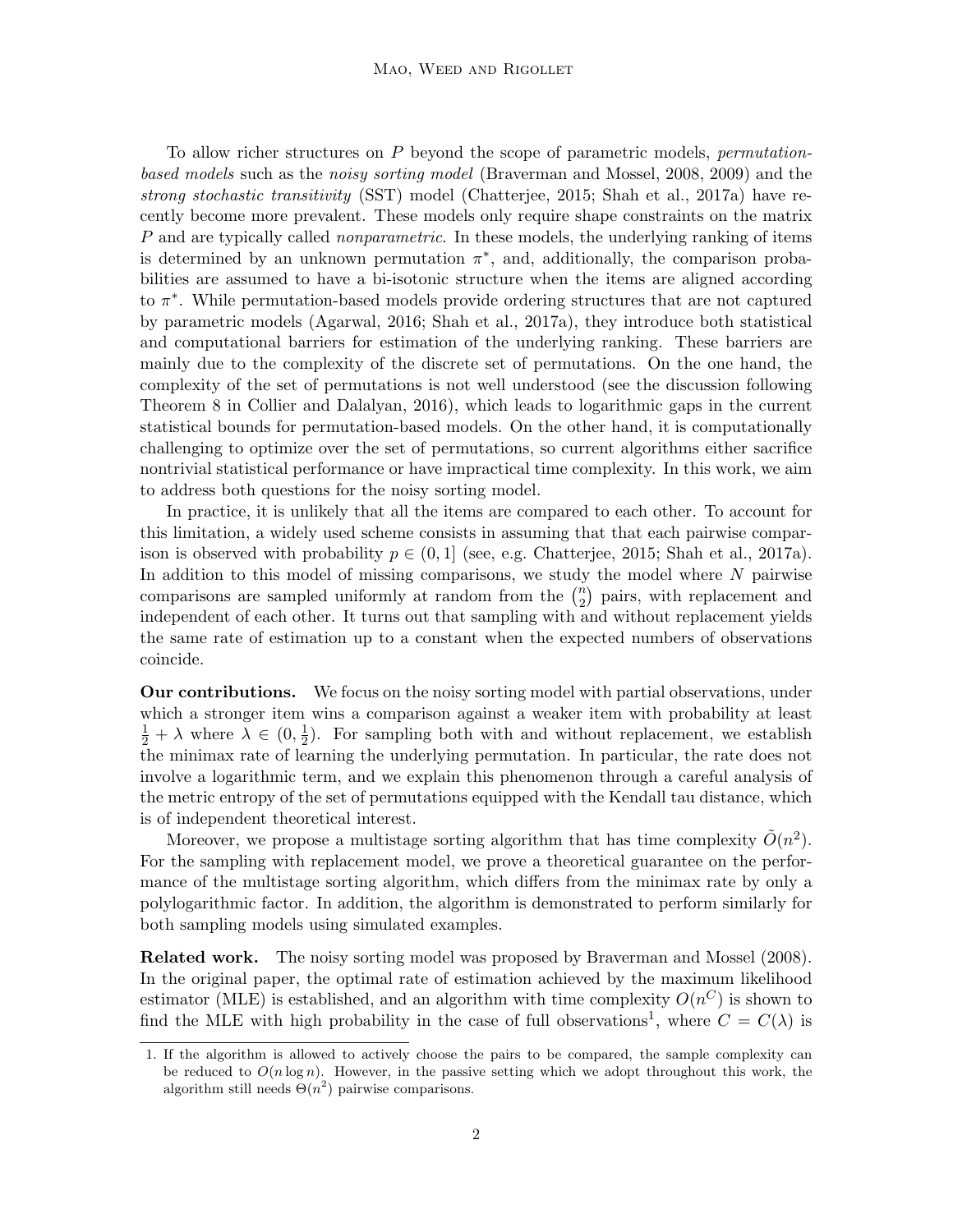#### Noisy Sorting

a large unknown constant. Moreover, their algorithm does not have a polynomial running time if only  $o(n^2)$  random pairwise comparisons are observed. Our work generalizes the optimal rate to the partial observation settings by studying a variant of the MLE for the upper bound. In the model of sampling with replacement, our fast multistage sorting algorithm provably achieves near-optimal rate of estimation. Since finding the MLE for the noisy sorting model is an instance of the NP-hard feedback arc set problem [\(Alon, 2006;](#page-23-8) [Kenyon-Mathieu and Schudy, 2007;](#page-24-5) [Ailon et al., 2008;](#page-23-9) [Braverman and Mossel, 2008\)](#page-23-3), our results indicate that, despite the NP-hardness of the worst-case problem, it is still possible to achieve (near-)optimal rates for the average-case statistical setting in polynomial time.

The SST model generalizes the noisy sorting model, and minimax rates in the SST model have been studied by [Shah et al.](#page-25-6) [\(2017a\)](#page-25-6). However, the upper bound specialized to noisy sorting contains an extra logarithmic factor, which this work shows to be unnecessary. Moreover, the lower bound there is based on noisy sorting models with  $\lambda$  shrinking to zero as  $n \to \infty$ , while we establish a matching lower bound at any fixed  $\lambda$ . In addition, algorithms of [Wauthier et al.](#page-26-1) [\(2013\)](#page-26-1); [Shah et al.](#page-25-6) [\(2017a\)](#page-25-6); [Chatterjee and Mukherjee](#page-23-10) [\(2016\)](#page-23-10) are all statistically suboptimal for the noisy sorting model. This is partially addressed by our multistage sorting algorithm as discussed above.

In fact, both with- and without-replacement sampling models discussed in this paper are restrictive for applications where the set of observed comparisons is subject to certain structural constraints [\(Hajek et al., 2014;](#page-24-4) [Shah et al., 2015;](#page-25-3) [Negahban et al., 2017;](#page-25-5) [Panan](#page-25-7)[jady et al., 2017a\)](#page-25-7). Obtaining sharper rates of estimation for these more complex sampling models is of significant interest but is beyond the scope of the current work.

Finally, we mention a few other lines of related work. Besides permutation-based models, low-rank structures have also been proposed by [Rajkumar and Agarwal](#page-25-8) [\(2016\)](#page-25-8) to generalize classical parametric models. Moreover, there is an extensive literature on active ranking from pairwise comparisons (see, e.g., [Jamieson and Nowak, 2011;](#page-24-6) [Heckel et al., 2016;](#page-24-7) [Agar](#page-23-11)[wal et al., 2017,](#page-23-11) and references therein), where the pairs to be compared are chosen actively and in a sequential fashion by the learner. The sequential nature of the models greatly reduces sample complexity, so we do not compare our results for passive observations to the literature on active learning. However, it is interesting to note that our multistage sorting algorithm is reminiscent of active algorithms, because it uses different batches of samples for different stages. Thus active learning algorithms could potentially be useful even for passive sampling models.

Organization. The noisy sorting model together with the two sampling models is formalized in Section [2.](#page-3-0) In Section [3,](#page-4-0) we present our main results, the minimax rate of estimation for the latent permutation and the near-optimal rate achieved by an efficient multistage sorting algorithm. To complement our theoretical findings, we inspect the empirical performance of the multistage sorting algorithm on numerical examples in Section [4.](#page-8-0) Section [5](#page-10-0) is devoted to the study of the set of permutations equipped with the Kendall tau distance. Proofs of the main results are provided in Section [6.](#page-12-0) We discuss directions for future research in Section [7.](#page-22-0)

**Notation.** For a positive integer n, let  $[n] = \{1, \ldots, n\}$ . For a finite set S, we denote its cardinality by  $|S|$ . Given  $a, b \in \mathbb{R}$ , let  $a \wedge b = \min(a, b)$  and  $a \vee b = \max(a, b)$ . We use C and c, possibly with subscripts, to denote universal positive constants that may change at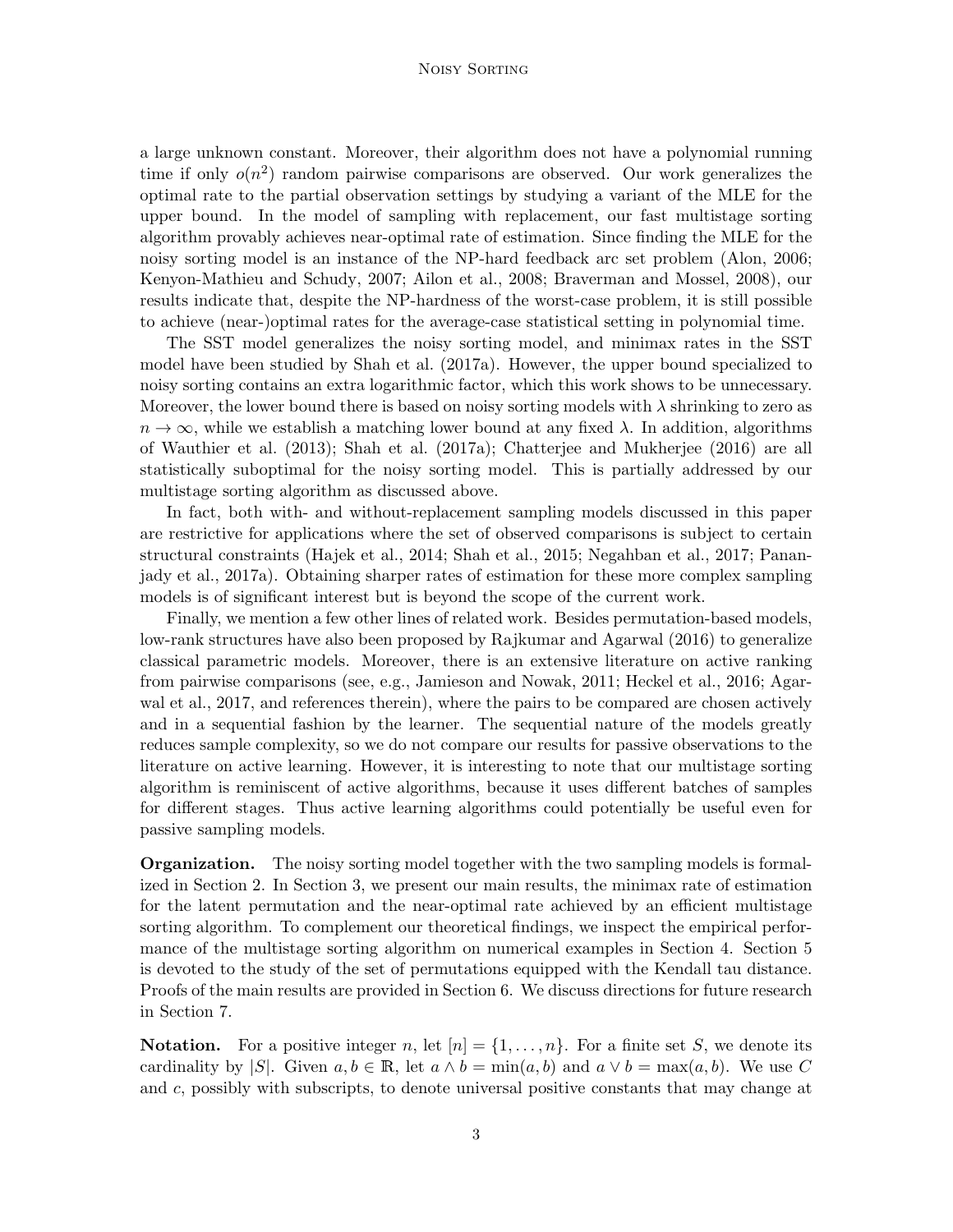each appearance. For two sequences  ${u_n}_{n=1}^{\infty}$  and  ${v_n}_{n=1}^{\infty}$ , we write  $u_n \lesssim v_n$  if there exists a universal constant  $C > 0$  such that  $u_n \leq Cv_n$  for all n. We define the relation  $u_n \gtrsim v_n$ analogously, and write  $u_n \simeq v_n$  if both  $u_n \lesssim v_n$  and  $u_n \gtrsim v_n$  hold. Let  $\mathfrak{S}_n$  denote the symmetric group on [n], i.e., the set of permutations  $\pi : [n] \to [n]$ .

# <span id="page-3-0"></span>2. Problem formulation

The noisy sorting model can be formulated as follows. Fix an unknown permutation  $\pi^* \in \mathfrak{S}_n$ which determines the underlying order of n items. More precisely,  $\pi^*$  orders the items from the weakest to the strongest, so that item i is the  $\pi^*(i)$ -th weakest among the n items. For a fixed  $\lambda \in (0, 1/2)$ , we define a class of matrices

$$
\mathcal{M}_n(\lambda) = \left\{ M \in [0,1]^{n \times n} : M_{i,i} = \frac{1}{2}, M_{i,j} \ge \frac{1}{2} + \lambda \text{ if } i > j, M_{i,j} \le \frac{1}{2} - \lambda \text{ if } i < j \right\},\
$$

where  $\mathbf{1}_n$  is the *n*-dimensional all-ones vector. In addition, we define a special matrix  $M_n^*(\lambda) \in \mathcal{M}_n(\lambda)$  by

$$
[M_n^*(\lambda)]_{i,j} = \begin{cases} 1/2 + \lambda & \text{if } i > j, \\ 1/2 - \lambda & \text{if } i < j, \\ 1/2 & \text{if } i = j. \end{cases}
$$

Note that  $M_n^*(\lambda)$  satisfies strong stochastic transitivity but other matrices  $M \in \mathcal{M}_n(\lambda)$  may not. Though this observation plays a crucial role in the design of efficient algorithms, our statistical results hold for general matrices in  $\mathcal{M}_n(\lambda)$ .

To model pairwise comparisons, fix  $M \in \mathcal{M}_n(\lambda)$  and let  $M_{\pi^*(i), \pi^*(i)}$  denote the prob-ability that items i beats item j when they are compared<sup>[2](#page-3-1)</sup>, so that a stronger item beats a weaker item with probability at least  $\frac{1}{2} + \lambda$ . As a result,  $\lambda$  captures the signal-to-noise ratio of our problem and our minimax results explicitly capture the dependence in this key parameter.

#### 2.1 Sampling models

In the noisy sorting model, suppose that for each (unordered) pair  $(i, j)$  with  $i \neq j$ , we observe the outcomes of  $N_{i,j} (= N_{j,i})$  comparisons between them, and item i wins a comparison against item j with probability  $M_{\pi^*(i),\pi^*(j)}$  independently. The set  $\{N_{i,j}\}_{i\leq j}$  of  $\binom{n}{2}$  $\binom{n}{2}$ nonnegative integers is determined by certain sampling models described below. We allow  $N_{i,j}$  to be zero, which means that i and j are not compared. We collect sufficient statistics into a matrix  $A \in \mathbb{R}^{n \times n}$  consisting of outcomes of pairwise comparisons, by defining  $A_{i,j}$ to be the number of times item i beats item j among the  $N_{i,j}$  comparisons between i and j. In particular, we have  $A_{i,j} + A_{j,i} = N_{i,j} = N_{j,i}$  for  $i \neq j$  and  $A_{i,i} = 0$ . Our goal is to aggregate the results of pairwise comparisons to estimate  $\pi^*$ , the underlying order of items.

In the full observation setup of [Braverman and Mossel](#page-23-3) [\(2008\)](#page-23-3), we have  $N_{i,j} = 1$  for each pair  $(i, j)$  and the total number of observations is  $N := \sum_{i < j} N_{i,j} = \binom{n}{2}$  $n \choose 2$ . Instead, we are interested here in the regime where the total number of observations  $N$  is much smaller than  $\binom{n}{2}$  $n_2$ ). We study the following two sampling models in this work:

<span id="page-3-1"></span><sup>2.</sup> The diagonal entries of M are inessential in the model as an item is not compared to itself, and they are set to 1/2 only for concreteness.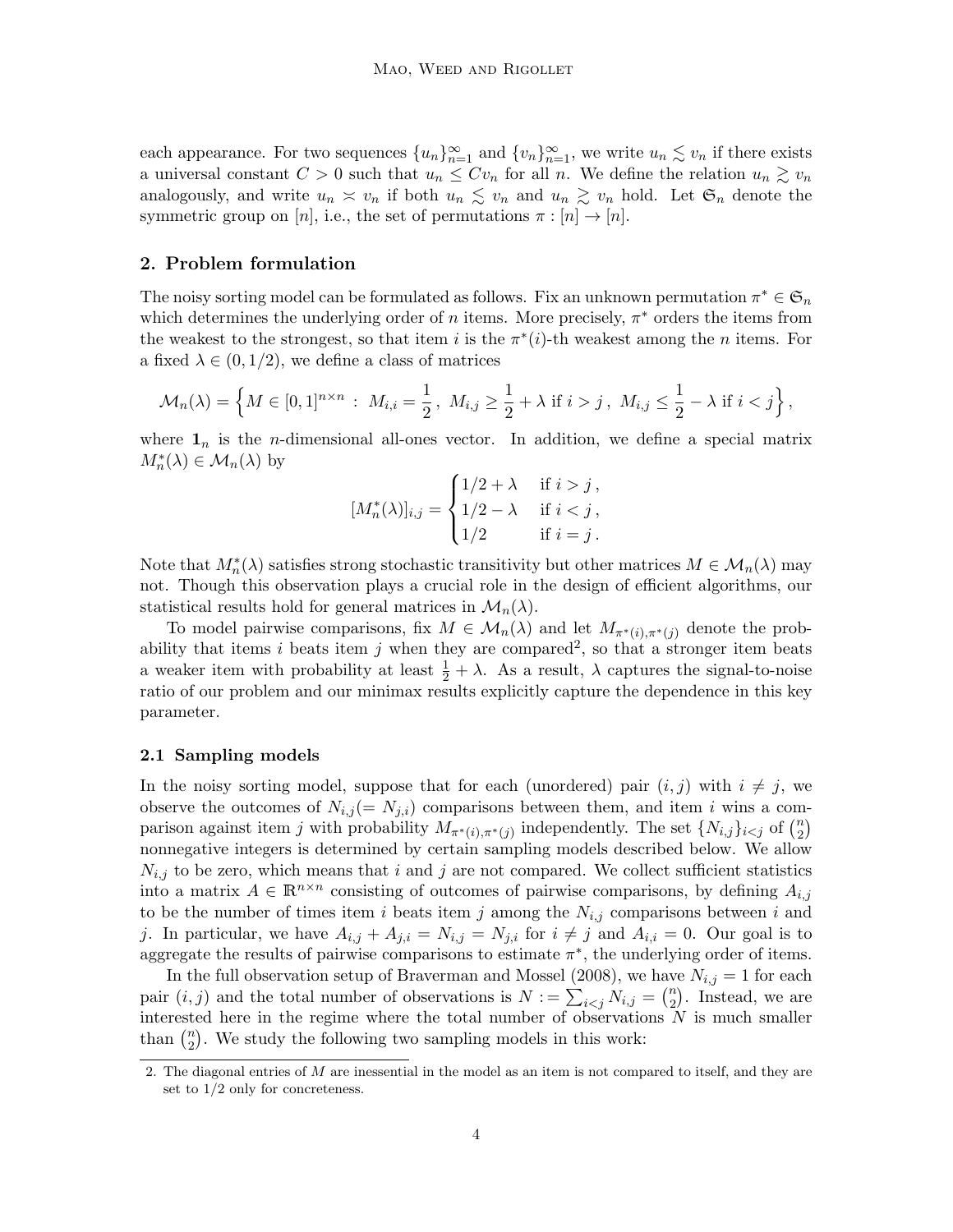- <span id="page-4-1"></span> $(O_1)$  Sampling without replacement. In this sampling model, instead of observing all the pairwise comparisons, we observe each pair with probability  $p \in (0,1]$  independently. Hence each  $N_{i,j} \sim \text{Ber}(p)$  is a Bernoulli random variable with parameter p, and in expectation we have  $p\binom{n}{2}$  $n \choose 2$  observations in total.
- <span id="page-4-2"></span> $(O_2)$  Sampling with replacement. We observe N pairwise comparisons between the items, sampled uniformly and independently with replacement from the  $\binom{n}{2}$  $n \choose 2$  pairs.

In the sequel, we study the noisy sorting model with either of the above two sampling models. In particular, the minimax rates of estimating  $\pi^*$  coincide for the two sampling models if  $p\binom{n}{2}$  $\binom{n}{2} \asymp N$ , i.e., if the expected number of observations are of the same order.

## 2.2 Measures of performance

Having discussed the sampling and comparison models, we turn to the distance used to measure the difference between the underlying permutation  $\pi^*$  and an estimated permutation  $\hat{\pi}$ . Among various distances defined on the symmetric group, we consider primarily the Kendall tau distance, i.e., the number of inversions (or discordant pairs) between permutations, defined as

$$
d_{\mathsf{KT}}(\pi,\sigma) = \sum_{(i,j): \sigma(i) < \sigma(j)} \mathbb{1}\big(\pi(i) > \pi(j)\big)
$$

for  $\pi, \sigma \in \mathfrak{S}_n$ . Note that  $0 \leq d_{\mathsf{KT}}(\pi, \sigma) \leq {n \choose 2}$  $n_2$ ). The Kendall tau distance between two permutations is a natural metric on  $\mathfrak{S}_n$ , and it is equal to the minimum number of adjacent transpositions required to change from one permutation to another [\(Knuth, 1998\)](#page-24-8). A closely related distance on  $\mathfrak{S}_n$  is the  $\ell_1$ -distance, also known as Spearman's footrule, defined as

<span id="page-4-3"></span>
$$
\|\pi - \sigma\|_1 = \sum_{i=1}^n |\pi(i) - \sigma(i)|
$$

for  $\pi, \sigma \in \mathfrak{S}_n$ . It is well known [\(Diaconis and Graham, 1977\)](#page-24-9) that

$$
d_{\mathsf{KT}}(\pi,\sigma) \le \|\pi - \sigma\|_1 \le 2d_{\mathsf{KT}}(\pi,\sigma). \tag{2.1}
$$

Hence the rates of estimation in the two distances coincide. Another distance on  $\mathfrak{S}_n$  we use is the  $\ell_{\infty}\text{-distance, defined as}$ 

$$
\|\pi-\sigma\|_{\infty} = \max_{i \in [n]} |\pi(i)-\sigma(i)|.
$$

Note that unlike existing literature on ranking from pairwise comparisons where metrics on the probability parameters are studied, we employ here distances that measure how far an item is from its true ranking.

### <span id="page-4-0"></span>3. Main results

In this section, we state our main results. Specifically, we establish the minimax rates of estimating  $\pi^*$  in the Kendall tau distance (and thus in  $\ell_1$  distance) for noisy sorting under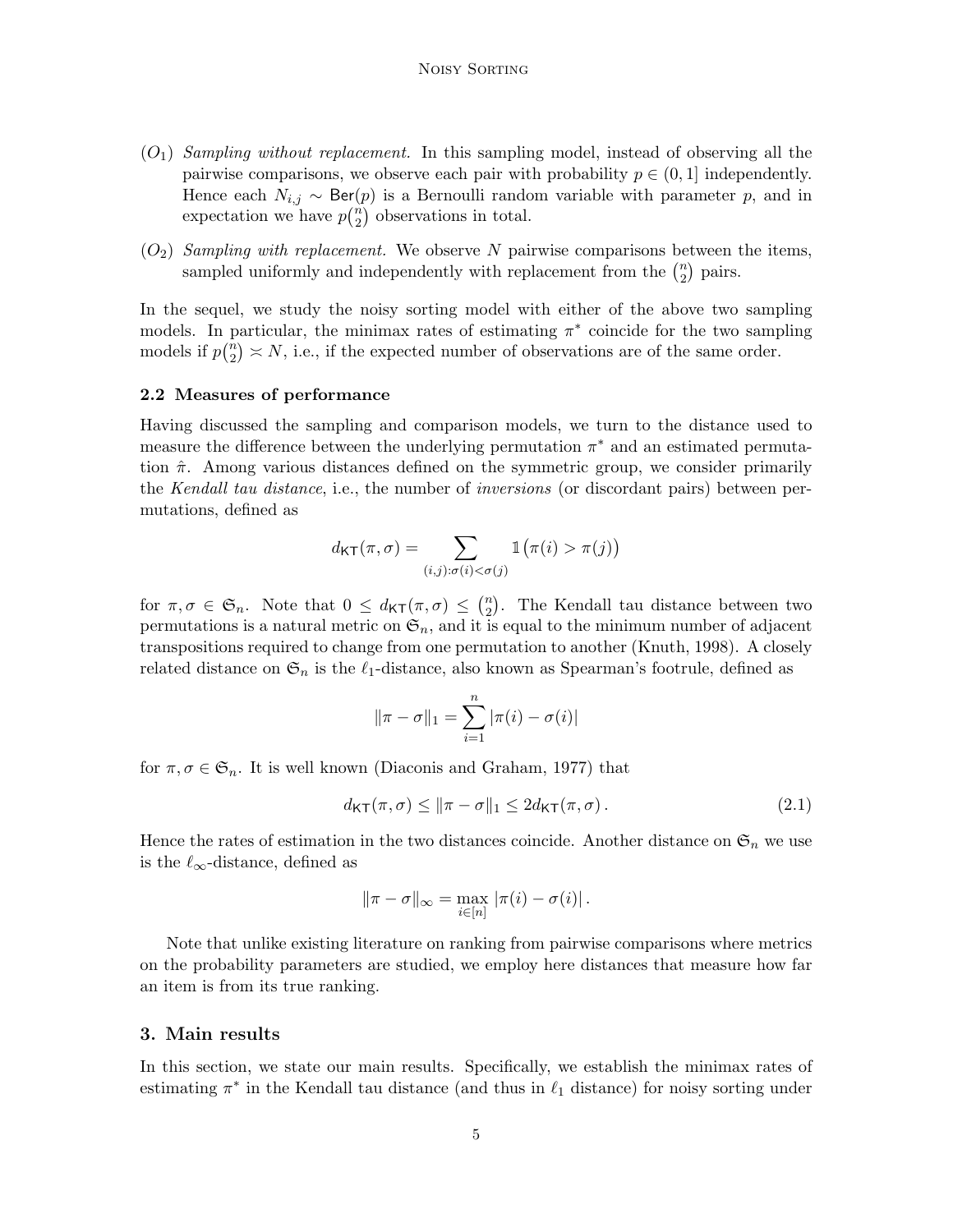both sampling models  $(O_1)$  $(O_1)$  $(O_1)$  and  $(O_2)$ . The minimax estimator that we propose is intractable in general and we complement our results with an efficient estimator of  $\pi^*$  which achieves near-optimal rates in both the Kendall tau and the  $\ell_{\infty}$ -distance, under the sampling model  $(O_2)$  $(O_2)$  $(O_2)$ .

#### 3.1 Minimax rates of noisy sorting

Under the noisy sorting model with latent permutation  $\pi^* \in \mathfrak{S}_n$  and matrix of probabilities  $M \in \mathcal{M}_n(\lambda)$ , we determine the minimax rate of estimating  $\pi^*$  in the following theorem. Let  $\mathbb{E}_{\pi^*,M}$  denote the expectation with respect to the probability distribution of the observations in the noisy sorting model with underlying permutation  $\pi^* \in \mathfrak{S}_n$  and matrix of probabilities  $M \in \mathcal{M}_n(\lambda)$ , in either sampling model.

<span id="page-5-0"></span>**Theorem 1** Fix  $\lambda \in (0, \frac{1}{2} - c]$  where c is a universal positive constant. It holds that

$$
\min_{\substack{\tilde{\pi} \\ M \in \mathcal{M}_n(\lambda)}} \max_{\substack{\pi^* \in \mathfrak{S}_n \\ M \in \mathcal{M}_n(\lambda)}} \mathbb{E}_{\pi^*,M}[d_{\mathsf{KT}}(\tilde{\pi}, \pi^*)] \asymp \left\{ \begin{array}{ll} \frac{n}{p\lambda^2} \wedge n^2, & \text{in sampling model } (O_1), \\ \frac{n^3}{N\lambda^2} \wedge n^2, & \text{in sampling model } (O_2), \end{array} \right.
$$

where the minimum is taken minimized over all permutation estimators  $\tilde{\pi} \in \mathfrak{S}_n$  that are measurable with respect to the observations.

The theorem establishes the minimax rates for noisy sorting, including the case of partial observations and weak signals. The upper bounds in fact hold with high probability as shown in Theorem [7.](#page-13-0) If the expected numbers of observations in the two sampling models  $(O_1)$  $(O_1)$  $(O_1)$ and  $(O_2)$  $(O_2)$  $(O_2)$  are of the same order, i.e.,  $p\binom{n}{2}$  $\binom{n}{2} \times N$ , then the two rates coincide. In this sense, the two sampling models are statistically equivalent. In sampling model  $(O_1)$  $(O_1)$  $(O_1)$ , if  $p = 1$  and  $\lambda$  is larger than a constant, then the rate of order n recovers the upper bound proved by [Braverman and Mossel](#page-23-3) [\(2008\)](#page-23-3).

Note in particular the absence of logarithmic factor in the rates. Naively bounding the metric entropy of  $\mathfrak{S}_n$  by  $\log |\mathfrak{S}_n| \simeq n \log n$  actually yields a superfluous logarithmic term in the upper bound. To avoid it, we study the doubling dimension of  $\mathfrak{S}_n$ ; see the discussion after Proposition [3.](#page-10-1) Closing this logarithmic gap for other problems involving latent permutations [\(Collier and Dalalyan, 2016;](#page-23-7) [Flammarion et al., 2016;](#page-24-10) [Shah et al., 2017a;](#page-25-6) [Pananjady et al., 2017b\)](#page-25-9) remains an open question.

The technical assumption  $\lambda \leq 1/2 - c$  $\lambda \leq 1/2 - c$  $\lambda \leq 1/2 - c$  in Theorem 1 is very mild, because we are interested in the "noisy" sorting model (meaning that the pairwise comparisons are noisy, or equivalently that  $\lambda$  is not close to  $\frac{1}{2}$ ). In fact the requirement that  $\lambda$  be bounded away from  $\frac{1}{2}$  can be lifted, in which case we establish upper and lower bounds that match up to a logarithmic factor of order log( $1/\Delta$ ), where  $\Delta = 1/2 - \lambda$  (see Section [6\)](#page-12-0).

Finally, we note that the proof of Theorem [1](#page-5-0) holds even in the so-called *semi-random* setting [\(Blum and Spencer, 1995;](#page-23-12) [Makarychev et al., 2013\)](#page-24-11), in which observations are generated by one of the random procedures described above, but a "helpful" adversary is allowed to reverse the outcome of any comparison in which a weaker item beat a stronger item. Though these reversals appear benign at first glance, the presence of such an adversary can in fact worsen statistical rates of estimation in more brittle models such as stochastic block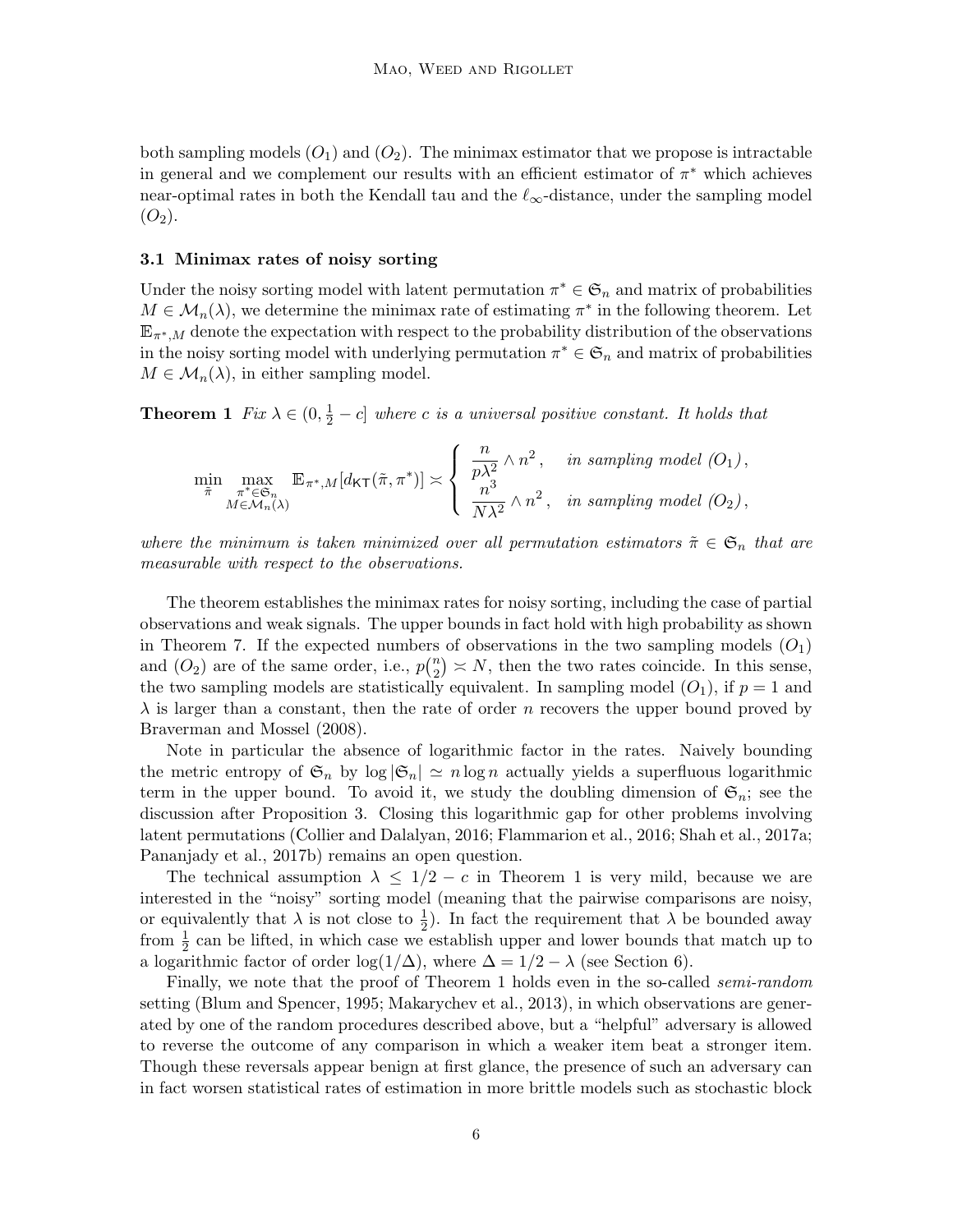models and the related broadcast tree model [\(Moitra et al., 2016\)](#page-25-10). Our results indicate that no such degradation occurs for the rates of estimation in the noisy sorting problem.

#### <span id="page-6-0"></span>3.2 Efficient multistage sorting

The minimax upper bound in Theorem [1](#page-5-0) is established using a computationally prohibitive estimator, so we now introduce an efficient estimator of the underlying permutation that can be computed in time  $\tilde{O}(n^2)$ . In this section, we prove theoretical guarantees for this estimator under the noisy sorting model with probability matrix  $M = M_n^*(\lambda)$  and observations sampled with replacement according to  $(O_2)$  $(O_2)$  $(O_2)$  when  $\lambda$  is bounded away from zero by a universal constant. No polynomial-time algorithm was previously known to achieve near-optimal rates even in this simplified setting when  $o(n^2)$  pairwise comparisons are observed.

Since we aim to prove guarantees up to constants, we may assume that we have  $2N$ pairwise comparisons, and split them into two independent samples, each containing N pairwise comparisons. The first sample is used to estimate the parameter  $\lambda$  and the second one is used to estimate the permutation  $\pi^*$ .

First, we introduce a fairly simple estimator  $\lambda$  of  $\lambda$  that can be described informally as follows: first sort in increasing order the items according to the number of wins. Then for any pair  $(i, j)$  for which item i is ranked  $n/2$  positions higher than item j, it is very likely that item *i* is stronger than item *j* so that it beats item *j* with probability  $\frac{1}{2} + \lambda$ . We then average the Ber( $\frac{1}{2} + \lambda$ ) variables over all such pairs to obtain an estimator  $\hat{\lambda}$  of  $\lambda$ . More formally, we further split the first sample into two subsamples, each containing  $N/2$ pairwise comparisons. Denote by  $A'_{i,j}$  and  $A''_{i,j}$  the number of wins item i has against item j in the first and second subsample, respectively. The estimator  $\lambda$  is given by the following procedure:

- 1. For each  $i \in [n]$ , associate with item i a score  $S_i = \sum_{j=1}^n A'_{i,j}$ .
- 2. Construct a permutation  $\tilde{\pi}$  by sorting the scores  $S_i$  in increasing order, i.e.,  $\tilde{\pi}$  is chosen so that  $\tilde{\pi}(i) < \tilde{\pi}(j)$  if  $S_i \leq S_j$ , with ties broken arbitrarily.
- 3. Define  $\hat{\lambda} = \frac{2}{\lambda}$ N  $\sqrt{n}$ 2  $\binom{n}{2}$ 2  $\Big)^{-1}$   $\sum$  $\tilde{\pi}(i) - \tilde{\pi}(j) > \frac{n}{2}$  $A''_{i,j} - \frac{1}{2}$  $\frac{1}{2}$ .

Given the estimator  $\hat{\lambda}$ , we now describe a multistage procedure to estimate the permutation  $\pi^*$ . To recover the underlying order of items, it is equivalent to estimate the row sums  $\sum_{j=1}^n M_{\pi^*(i),\pi^*(j)}$  which we call scores of the items, because the scores are increasing linearly if the items are placed in order. Initially, for each  $i \in [n]$ , we estimate the score of item i by the number of wins item i has. If item i has a much higher score than item j in the first stage, then we are confident that item is stronger than item j. Hence in the second stage, we can estimate  $M_{\pi^*(i),\pi^*(j)}$  by  $\frac{1}{2}+\hat{\lambda}$ , which is very close to the truth. For those pairs that we are not certain about,  $M_{\pi^*(i),\pi^*(j)}$  is still estimated by its empirical version. The variance of each score is thus greatly reduced in the second stage, thereby yielding a more accurate order of the items. Then we iterate this process to obtain finer and finer estimates of the scores and the underlying order.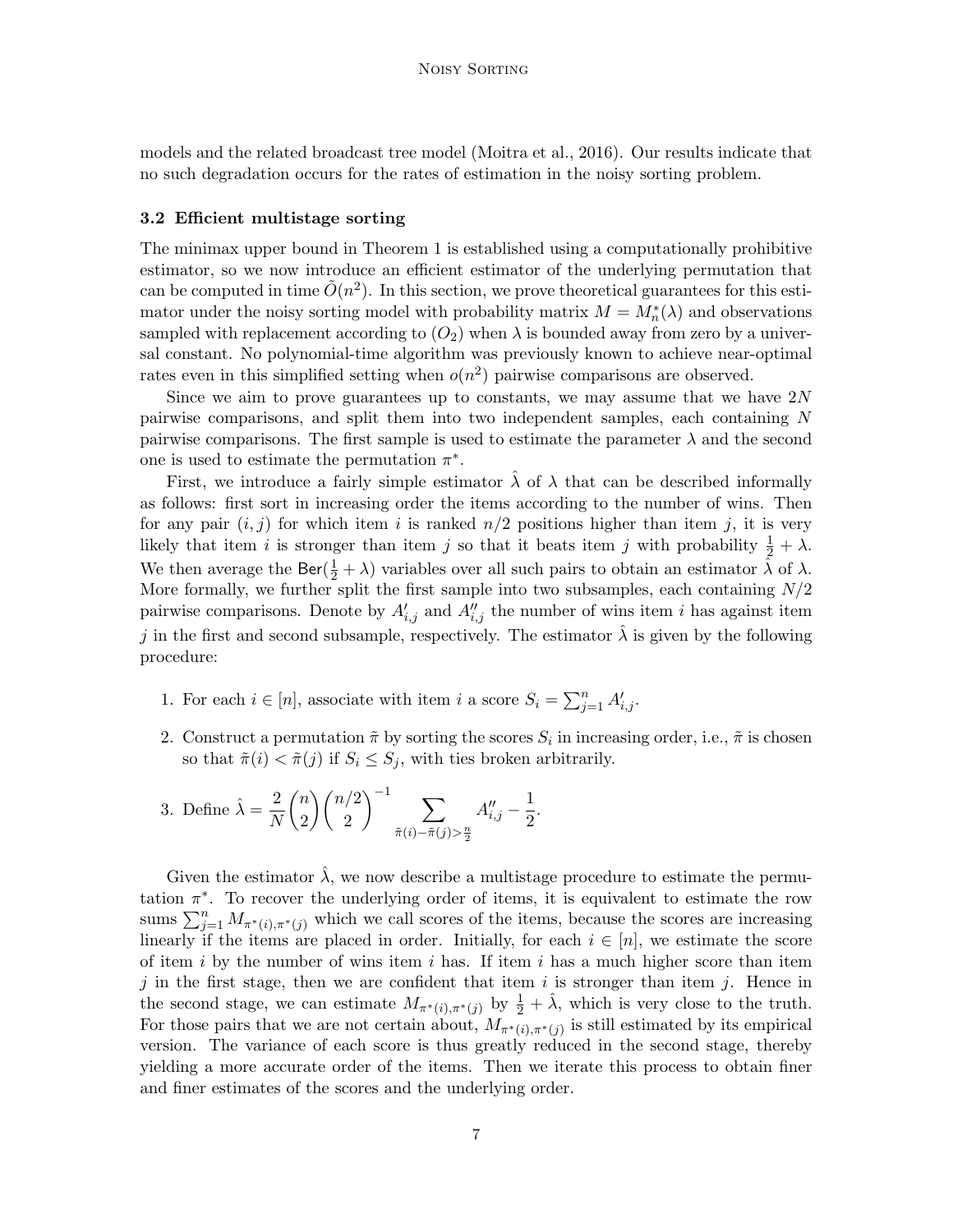To present the Multistage Sorting (MS) algorithm formally, let us fix a positive integer T which is the number of stages of the algorithm. We further split the second sample into T subsamples each containing  $N/T$  pairwise comparisons<sup>[3](#page-7-0)</sup>. Similar to the data matrix A for the full sample, for  $t \in [T]$  we define a matrix  $A^{(t)} \in \mathbb{R}^{n \times n}$  by setting  $A_{i,j}^{(t)}$  to be the number of wins item i has against item j in the t-th sample. The  $MS$  algorithm proceeds as follows:

- 1. For each  $i \in [n]$ , define  $I^{(0)}(i) = [n]$ ,  $I^{(0)}_{-}(i) = \emptyset$  and  $I^{(0)}_{+}(i) = \emptyset$ .
- 2. At the t-th stage where  $t \in [T]$ , compute the score  $S_i^{(t)}$  $i^{(i)}$  of item *i*:

$$
S_i^{(t)} = \frac{Tn(n-1)}{2N} \sum_{j \in I^{(t-1)}(i)} A_{i,j}^{(t)} + \sum_{j \in I_{-}^{(t-1)}(i)} \left(\frac{1}{2} + \hat{\lambda}\right) + \sum_{j \in I_{+}^{(t-1)}(i)} \left(\frac{1}{2} - \hat{\lambda}\right).
$$

3. Let  $C_0$  and  $C_1$  be sufficiently large universal constants<sup>[4](#page-7-1)</sup>. If it holds that

<span id="page-7-2"></span>
$$
|I^{(t-1)}(i)| \ge C_1 n^2 \frac{T}{N} \log(nT), \qquad (3.1)
$$

then we set the threshold

$$
\tau_i^{(t)} = (10 + 2C_0)n\sqrt{|I^{(t-1)}(i)|TN^{-1}\log(nT)},
$$

and define the sets

$$
I_{-}^{(t)}(i) = \{j \in [n] : S_j^{(t)} - S_i^{(t)} < -\tau_i^{(t)}\},
$$
  
\n
$$
I_{+}^{(t)}(i) = \{j \in [n] : S_j^{(t)} - S_i^{(t)} > \tau_i^{(t)}\}, \text{ and}
$$
  
\n
$$
I^{(t)}(i) = [n] \setminus (I_{-}^{(t)}(i) \cup I_{+}^{(t)}(i)).
$$

If [\(3.1\)](#page-7-2) does not hold, then we define  $I^{(t)}(i) = I^{(t-1)}(i)$ ,  $I^{(t)}_-(i) = I^{(t-1)}_-(i)$  and  $I^{(t)}_+(i) =$  $I_{+}^{(t-1)}(i)$ . Note that  $I^{(t)}(i)$  denotes the set of items j whose ranking relative to i has not been determined by the algorithm at stage  $t$ .

4. After repeating Step 2 and 3 for  $t = 1, \ldots, T$ , output a permutation  $\hat{\pi}^{\text{MS}}$  by sorting the scores  $S_i^{(T)}$  $\hat{\pi}^{(T)}$  in increasing order, i.e.,  $\hat{\pi}^{\text{MS}}$  is chosen so that  $\hat{\pi}^{\text{MS}}(i) < \hat{\pi}^{\text{MS}}(j)$  if  $S_i^{(T)} \leq S_j^{(T)}$ j with ties broken arbitrarily.

It is clear that the time complexity of each stage of the algorithm is  $O(n^2)$ . Take  $T =$  $\log \log n$  so that the overall time complexity of the MS algorithm is only  $O(n^2 \log \log n)$ . Our main result in this section is the following guarantee on the performance of the estimator  $\hat{\pi}^{\text{MS}}$  given by the MS algorithm.

<span id="page-7-3"></span><span id="page-7-0"></span><sup>3.</sup> We assume without loss of generality that T divides N to ease the notation.

<span id="page-7-1"></span><sup>4.</sup> Determined according to Lemma [10](#page-19-0) and Lemma [11](#page-20-0) respectively.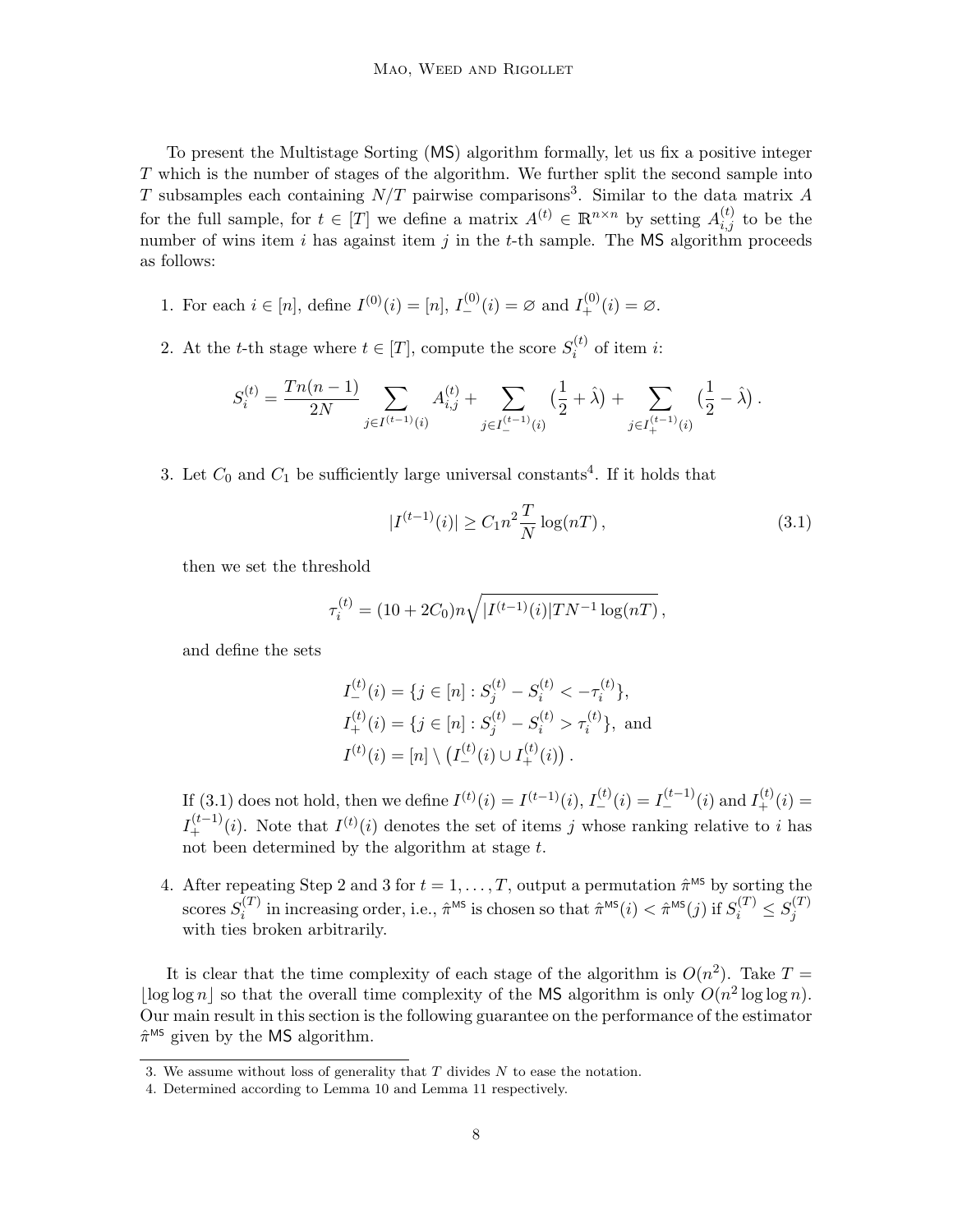**Theorem 2** Suppose that  $N \geq Cn \log n$  for a sufficiently large constant  $C > 0$  and that  $M = M_n^*(\lambda)$  where  $\lambda \in [c, \frac{1}{2})$  for a constant  $c > 0$ . Then, under the noisy sorting model with sampling model  $(O_2)$  $(O_2)$  $(O_2)$ , the following holds. With probability at least  $1 - n^{-7}$ , the MS algorithm with  $T = |\log \log n|$  stages outputs an estimator  $\hat{\pi}^{\text{MS}}$  that satisfies

$$
\|\hat{\pi}^{\text{MS}} - \pi^*\|_{\infty} \lesssim \frac{n^2}{N} (\log n) \log \log n
$$

and

$$
d_{\mathsf{KT}}(\hat{\pi}^{\mathsf{MS}}, \pi^*) \lesssim \frac{n^3}{N} (\log n) \log \log n \,.
$$

Note that the second statement follows from the first one together with [\(2.1\)](#page-4-3). Indeed, we have

$$
d_{\mathsf{KT}}(\hat{\pi}^{\mathsf{MS}}, \pi^*) \leq \|\hat{\pi}^{\mathsf{MS}} - \pi^*\|_1 \leq n \|\hat{\pi}^{\mathsf{MS}} - \pi^*\|_{\infty} \lesssim \frac{n^3}{N} (\log n) \log \log n,
$$

which is optimal up to a polylogarithmic factor in the regime where  $\lambda$  is bounded away from 0 according to Theorem [1](#page-5-0) (and Theorem [8\)](#page-17-0). Therefore, the MS algorithm achieves significant computational efficiency while sacrificing little in terms of statistical performance. On the downside, it is limited to the noisy sorting model where  $M = M_n^*(\lambda)$ —this assumption is necessary to exploit strong stochastic transitivity—and our analysis does not account for the dependence in  $\lambda$ .

Furthermore, although we only consider model  $(O_2)$  $(O_2)$  $(O_2)$  of sampling with replacement in this section, the MS algorithm can be easily modified to handle model  $(O_1)$  $(O_1)$  $(O_1)$  of sampling without replacement. It is much more challenging to prove analogous theoretical guarantees in this case, because we cannot split the observations into independent samples. In Section [4,](#page-8-0) however, we provide empirical evidence showing that the MS estimator has very similar performance for the two sampling models.

Our algorithm bears comparison with the algorithm proposed by [Braverman and Mossel](#page-23-3) [\(2008\)](#page-23-3). Their algorithm—which works in the full observation case  $N = \binom{n}{2}$  $n_2^2$  —achieves the statistically optimal rate in time  $O(n^C)$ , where C is a large positive constant depending on  $\lambda$ . Though our algorithm's statistical performance falls short of the optimal rate by a polylogarithmic factor, it runs in time  $O(n^2 \log \log n)$  and works in the partial observation setting as long as  $N \geq n \log n$ . Note by way of comparison that Theorem [8](#page-17-0) indicates that no procedure achieves nontrivial recovery unless  $N \gg n$ .

#### <span id="page-8-0"></span>4. Simulations

To support our theoretical findings in Section [3.2,](#page-6-0) we implement the MS algorithm on synthetic instances generated from the noisy sorting model. For simplicity, we take  $\lambda = 0.25$ and set  $\hat{\lambda} = \lambda$  in the algorithm. Theorem [2](#page-7-3) predicts a scaling  $n^3 N^{-1} (\log n) \log \log n$  of the estimation error in the Kendall tau distance for model  $(O_2)$  $(O_2)$  $(O_2)$  of sampling with replacement, where  $n$  is the number of items and  $N$  is the number of pairwise comparisons. This rate is optimal up to a polylogarithmic factor according to Theorem [8.](#page-17-0)

In Figure [1,](#page-9-0) we plot estimation errors  $d_{\mathsf{KT}}(\hat{\pi}^{\text{MS}}, \pi^*)$  averaged over 10 instances generated from the model. In the left plot, we let n range from 1,000 to 10,000 and set  $N = 0.1\binom{n}{2}$  $\binom{n}{2}$ .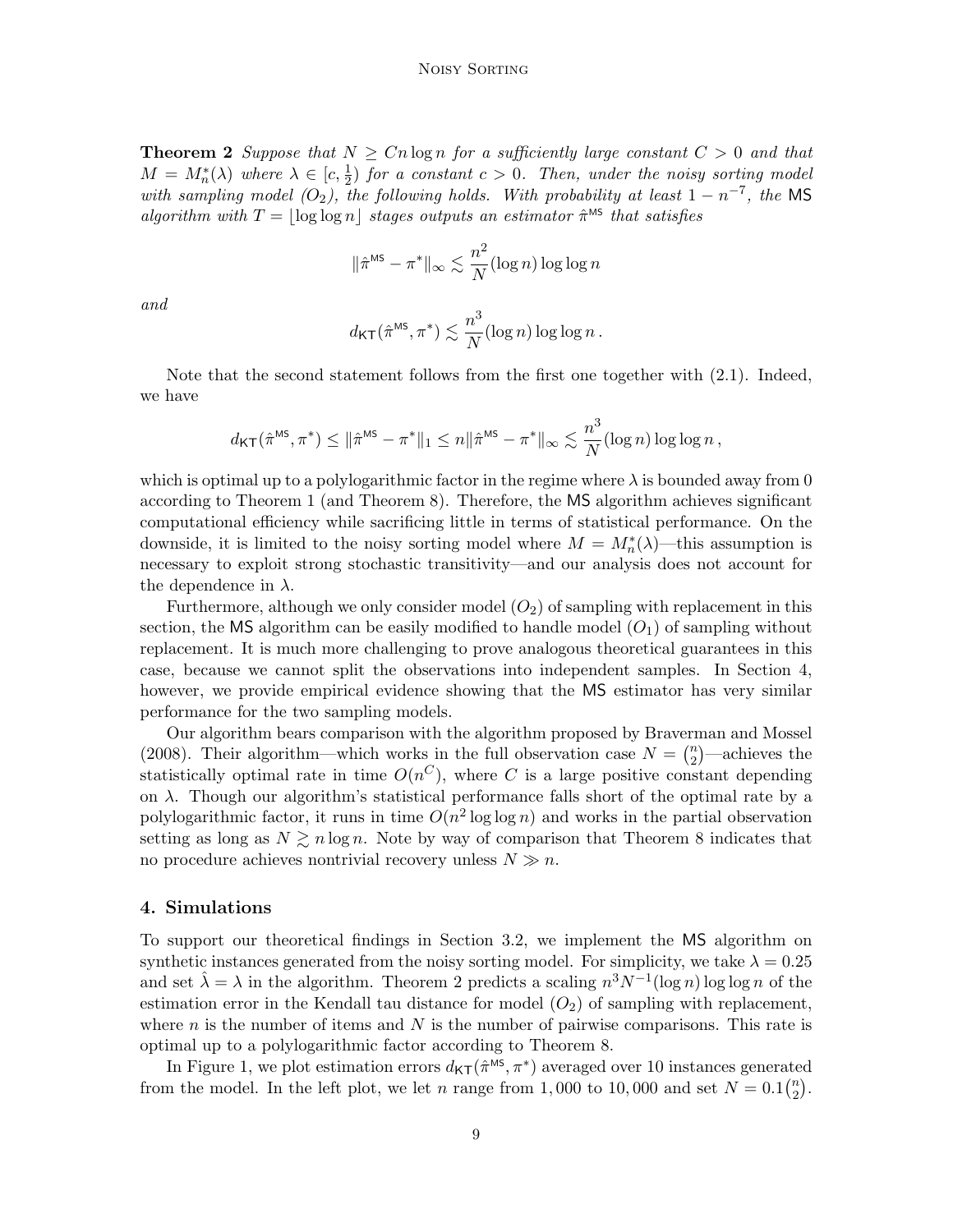

<span id="page-9-0"></span>Figure 1: Estimation errors  $d_{\mathsf{KT}}(\hat{\pi}^{\text{MS}}, \pi^*)$  for the observations sampled with and without replacement. Left:  $N = p\binom{n}{2}$  $\binom{n}{2} = 0.1 \binom{n}{2}$  $n \choose 2$  and *n* ranging from 1,000 to 10,000; Right:  $n = 10,000$  and  $N = p\binom{n}{2}$  $n_2$ ) ranging from  $0.1\binom{n}{2}$  $\binom{n}{2}$  to  $0.01\binom{n}{2}$  $\binom{n}{2}$ .

For this choice of N, Theorem [2](#page-7-3) predicts that  $d_{\mathsf{KT}}(\hat{\pi}^{\text{MS}}, \pi^*) = \tilde{O}_{\mathbb{P}}(n)$  and we indeed observe a near-linear scaling in that plot. In the right plot, we fix  $n = 10,000$  and let the proportion of observed entries,  $\alpha = N/\binom{n}{2}$  $n<sub>2</sub>$ ) range from .01 to .1. For this choice of parameters, Theorem [2](#page-7-3) predicts that  $d_{\mathsf{KT}}(\hat{\pi}^{\text{MS}}, \pi^*) \leq C_n \alpha^{-1}$  (recall that here *n* is fixed), and we clearly observe a sublinear relation between  $d_{\mathsf{KT}}(\hat{\pi}^{\text{MS}}, \pi^*)$  and  $\alpha^{-1}$ . Note that this does not contradict the lower bound since the latter is stated up to constants.

Moreover, the MS algorithm can be easily modified to work for the without replacement model  $(O_1)$  $(O_1)$  $(O_1)$ . Namely, given the partially observed pairwise comparisons, we assign each comparison to one of the samples  $1, \ldots, T$  uniformly at random, independent of all the other assignments. After splitting the whole sample into  $T$  subsamples, we execute the MS algorithm as in the previous case. In Figure [1,](#page-9-0) we take  $p = N/(n^2)$  $n_2$  and plot the estimation errors for sampling without replacement, which closely follow the errors for observations sampled with replacement. Therefore, although it seems difficult to prove analogous guarantees on the performance of the MS algorithm applied to the without replacement model, empirically the algorithm performs very similarly for the two sampling models.

To gain further intuition about the MS algorithm, we consider the set  $I^{(t)}(i)$  defined in the algorithm. At stage t of the algorithm, the set  $I^{(t)}(i)$  consists of all indices j for which we are not certain about the relative order of item  $i$  and item  $j$ . The proof of Theorem [2](#page-7-3) essentially shows that the uncertainty set  $I^{(t)}(i)$  is shrinking as the algorithm proceeds. To verify this intuition, in Figure [2](#page-10-2) we plot the uncertainty regions

$$
\mathcal{R}^{(t)} := \{(i, j) \in [n]^2 : i \in [n], j \in I^{(t)}(i)\}
$$

at stages  $t = 1, 2, 3$  of the MS algorithm, for  $n = 10,000$  and  $N = \binom{n}{2}$  $n \choose 2$ . The items are ordered according to  $\pi^* = id$  for visibility of the region. As exhibited in the plots, the uncertainty region is indeed shrinking as the algorithm proceeds.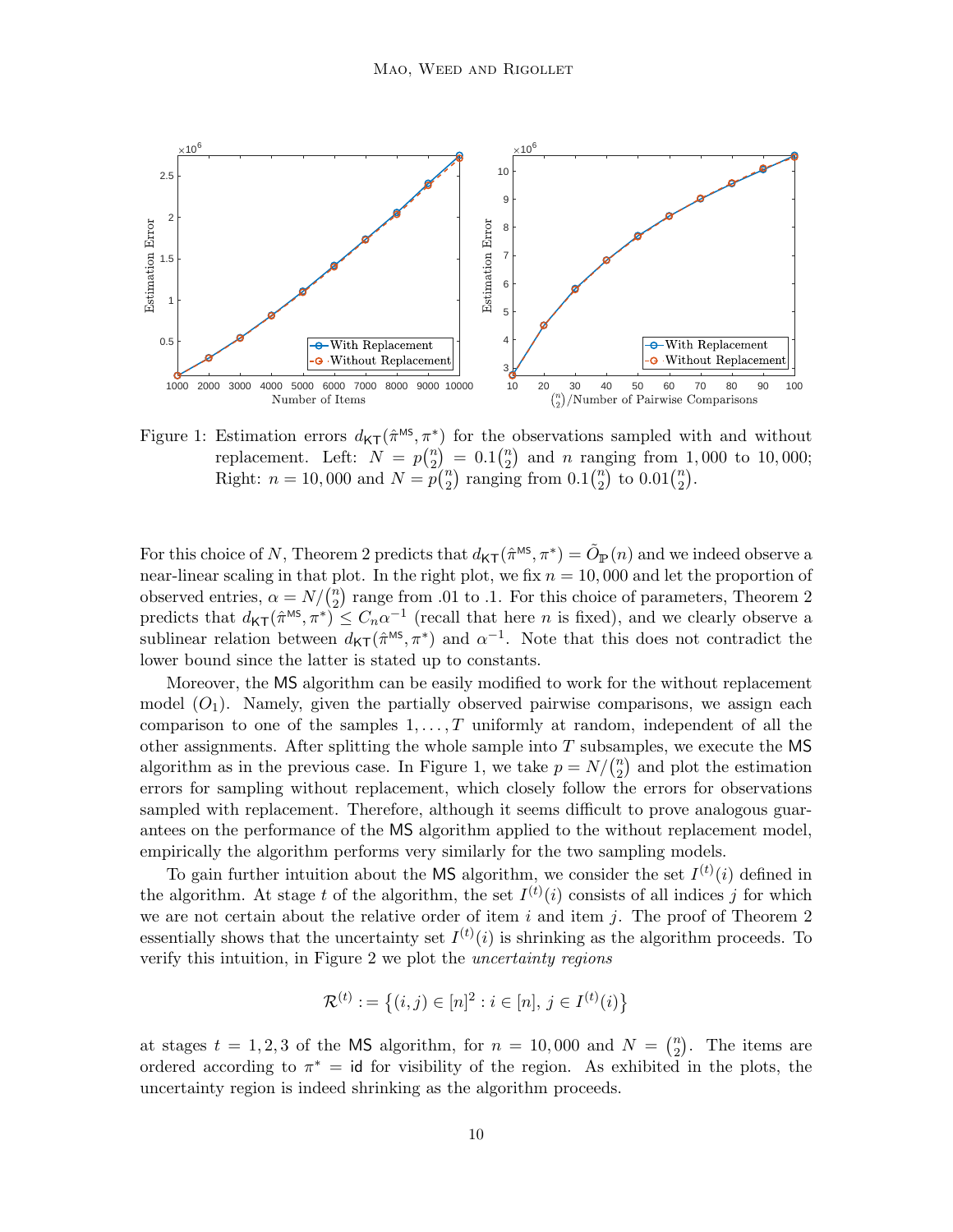

<span id="page-10-2"></span>Figure 2: The uncertainty regions  $\mathcal{R}^{(t)}$  at stages  $t = 1, 2, 3$  of the MS algorithm. The two axes represent the indices of the items. A black pixel at  $(i, j)$  indicates that  $(i, j) \in \mathcal{R}^{(t)}$ , i.e., the algorithm is not certain about the relative order of item i and item  $j$  at stage  $t$ . A white pixel indicates the opposite.

### <span id="page-10-0"></span>5. The symmetric group and inversions

Before proving the main results for the noisy sorting model, we study the metric entropy of the symmetric group  $\mathfrak{S}_n$  with respect to the Kendall tau distance. Counting permutations subject to constraints in terms of the Kendall tau distance is of theoretical importance and has interesting applications, e.g., in coding theory (see, e.g, [Barg and Mazumdar, 2010;](#page-23-13) [Mazumdar et al., 2013\)](#page-25-11). We present the results in terms of metric entropy, which easily applies to the noisy sorting problem and may find further applications in statistical problems involving permutations.

For  $\varepsilon > 0$  and  $S \subseteq \mathfrak{S}_n$ , let  $N(S, \varepsilon)$  and  $D(S, \varepsilon)$  denote respectively the  $\varepsilon$ -covering number and the  $\varepsilon$ -packing number of S with respect to the Kendall tau distance. The following main result of this section provides bounds on the metric entropy of balls in  $\mathfrak{S}_n$ .

<span id="page-10-1"></span>**Proposition 3** Consider the ball  $\mathcal{B}(\pi,r) = \{\sigma \in \mathfrak{S}_n : d_{\mathsf{KT}}(\pi,\sigma) \leq r\}$  centered at  $\pi \in \mathfrak{S}_n$ with radius  $r \in (0, {n \choose 2})$  ${2 \choose 2}$ . We have that for  $\varepsilon \in (0, r)$ ,

$$
n \log\left(\frac{r}{n+\varepsilon}\right) - 2n \le \log N(\mathcal{B}(\pi,r),\varepsilon) \le \log D(\mathcal{B}(\pi,r),\varepsilon) \le n \log\left(\frac{2n+2r}{\varepsilon}\right) + 2n.
$$

We now discuss some high-level implications of Proposition [3.](#page-10-1) Note that if  $n \leq \varepsilon$  $r \leq \binom{n}{2}$  $\binom{n}{2}$ , the lemma states that the  $\varepsilon$ -metric entropy of a ball of radius r in the Kendall tau distance scales as  $n \log \frac{r}{\varepsilon}$ . In other words, the symmetric group  $\mathfrak{S}_n$  equipped with the Kendall tau metric is a doubling space with doubling dimension  $\Theta(n)$ . One of the main messages of the current work is that although  $\log |\mathfrak{S}_n| = \log(n!) \approx n \log n$ , the intrinsic dimension of  $\mathfrak{S}_n$  is  $\Theta(n)$ , which explains the absence of logarithmic factor in the minimax rate.

To start the proof, we first recall a useful tool for counting permutations, the inversion table. Formally, the inversion table  $b_1, \ldots, b_n$  of a permutation  $\pi \in \mathfrak{S}_n$  is defined by

$$
b_i = \sum_{j:i \pi(j)\big)
$$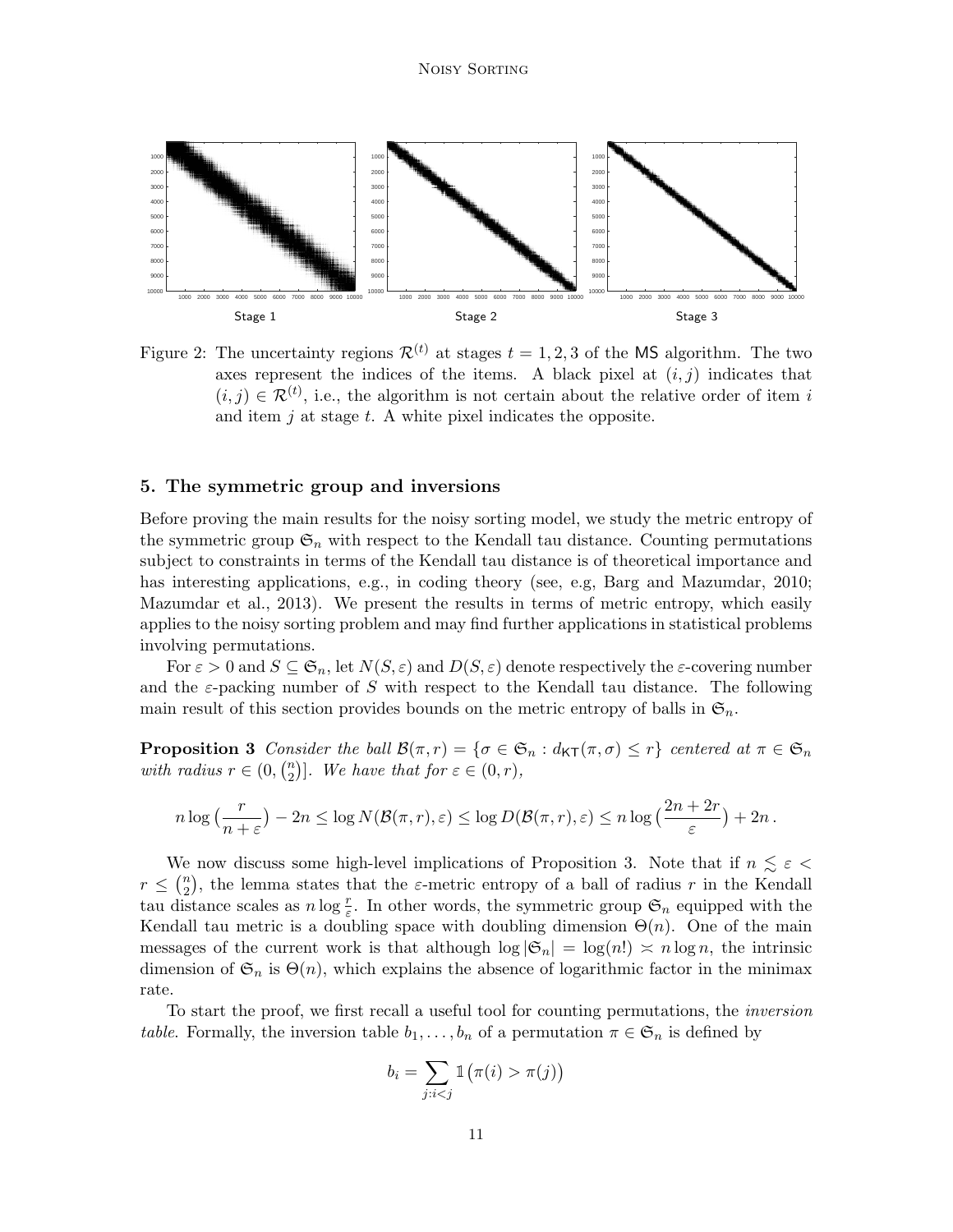for  $i \in [n]$ . Clearly, we have that  $b_i \in \{0, 1, \ldots, n-i\}$  and  $d_{\mathsf{KT}}(\pi, id) = \sum_{i=1}^n b_i$ . It is easy to reconstruct a unique permutation using an inversion table with  $b_i \in \{0, 1, \ldots, n-i\}, i \in [n],$ so the set of inversion tables is bijective to  $\mathfrak{S}_n$  via this relation; see, e.g., [Mahmoud](#page-24-12) [\(2000\)](#page-24-12). We use this bijection to bound the number of permutations that differ from the identity by at most k inversions. The following lemma appears in a different form in [Barg and](#page-23-13) [Mazumdar](#page-23-13) [\(2010\)](#page-23-13). We provide a simple proof here for completeness.

<span id="page-11-0"></span>**Lemma 4** For  $0 \leq k \leq {n \choose 2}$  $\binom{n}{2}$ , we have that

$$
n\log(k/n)-n\leq \log\left|\left\{\pi\in\mathfrak{S}_n:d_{\mathsf{KT}}(\pi,\mathsf{id})\leq k\right\}\right|\leq n\log(1+k/n)+n.
$$

**Proof** According to the discussion above, the cardinality  $|\{\pi \in \mathfrak{S}_n : d_{\mathsf{KT}}(\pi, \mathsf{id}) \leq k\}|$ , which we denote by L, is equal to the number of inversion tables  $b_1, \ldots, b_n$  where  $b_i \in$  $\{0, 1, \ldots, n-i\}$  such that  $\sum_{i=1}^{n} b_i \leq k$ . On the one hand, if  $b_i \leq \lfloor k/n \rfloor$  for all  $i \in [n]$ , then  $\sum_{i=1}^{n} b_i \leq k$ , so a lower bound on L is given by

$$
L \ge \prod_{i=1}^{n} (\lfloor k/n \rfloor + 1) \wedge (n - i + 1)
$$
  
\n
$$
\ge \prod_{i=1}^{n - \lfloor k/n \rfloor} (\lfloor k/n \rfloor + 1) \prod_{i=n-\lfloor k/n \rfloor + 1}^{n} (n - i + 1)
$$
  
\n
$$
\ge (k/n)^{n-k/n} \lfloor k/n \rfloor!.
$$

Using Stirling's approximation, we see that

$$
\log L \ge n \log(k/n) - (k/n) \log(k/n) + \lfloor k/n \rfloor \log\lfloor k/n \rfloor - \lfloor k/n \rfloor
$$
  
 
$$
\ge n \log(k/n) - n.
$$

On the other hand, if  $b_i$  is only required to be a nonnegative integer for each  $i \in [n]$ , then we can use a standard "stars and bars" counting argument [\(Feller, 1968\)](#page-24-13) to get an upper bound of the form

$$
L \leq {n+k \choose n} \leq e^n (1+k/n)^n.
$$

Taking the logarithm finishes the proof.

We are ready to prove Proposition [3.](#page-10-1)

**Proof** [of Proposition [3\]](#page-10-1) The relation between the covering and the packing number is standard.

We employ a standard volume argument to control these numbers. Let  $\mathcal P$  be a 2 $\varepsilon$ packing of  $\mathcal{B}(\pi,r)$  so that the balls  $\mathcal{B}(\sigma,\varepsilon)$  are disjoint for  $\sigma \in \mathcal{P}$ . Moreover, by the triangle inequality,  $\mathcal{B}(\sigma,\varepsilon) \subseteq \mathcal{B}(\pi,r+\varepsilon)$  for each  $\sigma \in \mathcal{P}$ . By the invariance of the Kendall tau distance under composition, Lemma [4](#page-11-0) yields

$$
\log D(\mathcal{B}(\pi, r), 2\varepsilon) \le n \log(1 + r/n) + n - n \log(\varepsilon/n) + n
$$

$$
= n \log \left(\frac{n+r}{\varepsilon}\right) + 2n.
$$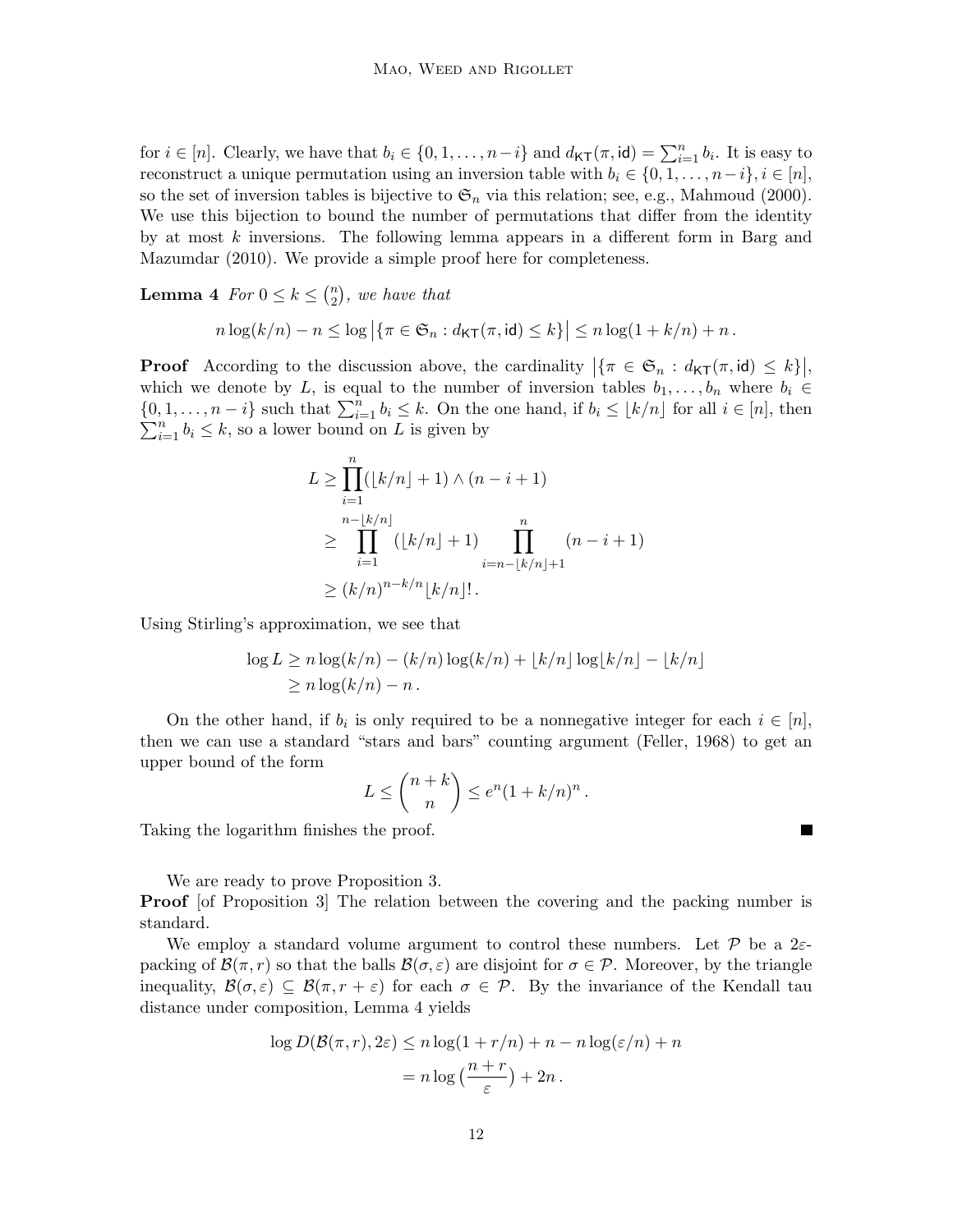On the other hand, if N is an  $\varepsilon$ -net of  $\mathcal{B}(\pi,r)$ , then the set of balls  $\{\mathcal{B}(\sigma,\varepsilon)\}_{\sigma\in\mathcal{N}}$  covers  $\mathcal{B}(\pi,r)$ . By Lemma [4,](#page-11-0) we obtain

$$
\log N(\mathcal{B}(\pi, r), \varepsilon) \ge \log |\mathcal{B}(\pi, r)| - \log |\mathcal{B}(\sigma, \varepsilon)|
$$
  
\n
$$
\ge n \log(r/n) - n - n \log(1 + \varepsilon/n) - n
$$
  
\n
$$
= n \log \left(\frac{r}{n + \varepsilon}\right) - 2n,
$$

as claimed.

The lower bound on the packing number in Proposition [3](#page-10-1) becomes vacuous when r and  $\varepsilon$  are smaller than n, so we complement it with the following result, which is useful for proving minimax lower bounds.

<span id="page-12-2"></span>**Lemma 5** Consider the ball  $\mathcal{B}(\pi,r)$  where  $r < n/2$ . We have that

$$
\log N(\mathcal{B}(\pi,r), r/4) \ge \frac{r}{5} \log \frac{n}{r}.
$$

**Proof** Without loss of generality, we may assume that  $\pi = id$  and n is even. The sparse Varshamov-Gilbert bound [\(Massart, 2007,](#page-24-14) Lemma 4.10) states that there exists a set  $S$  of r-sparse vectors in  $\{0,1\}^{n/2}$ , such that  $\log|\mathcal{S}| \geq \frac{r}{5} \log \frac{n}{r}$  and any two distinct vectors in S are separated by at least  $r/2$  in the Hamming distance. We now map every  $v \in \mathcal{S}$  to a permutation  $\pi \in \mathcal{B}(\text{id}, r)$  by defining

1.  $\pi(2i-1) = 2i-1$  and  $\pi(2i) = 2i$  if  $v(i) = 0$ , and

2. 
$$
\pi(2i-1) = 2i
$$
 and  $\pi(2i) = 2i-1$  if  $v(i) = 1$ ,

for  $i \in [n]$ . Note that  $\pi \in \mathcal{B}(\mathsf{id}, r)$  because  $\pi$  swaps at most r adjacent pairs. Denote by  $P$  the image of S under this mapping. Since the Hamming distance between any two distinct vectors in S is lower bounded by  $r/2$ , we see that  $d_{\mathsf{KT}}(\pi,\sigma) \geq r/2$  for any distinct  $\pi, \sigma \in \mathcal{P}$ . Thus  $\mathcal P$  is an  $r/2$ -packing of  $\mathcal B(\mathsf{id}, r)$ . By construction,  $|\mathcal P| = |\mathcal S| \ge \frac{r}{5} \log \frac{n}{r}$ , so we can use the standard relation  $D(\mathcal{B}(\mathsf{id}, r), r/2) \leq N(\mathcal{B}(\mathsf{id}, r), r/4)$  to complete the proof.

#### <span id="page-12-0"></span>6. Proofs of the main results

This section is devoted to the proofs of our main results. We start with a lemma giving useful tail bounds for the binomial distribution.

<span id="page-12-1"></span>**Lemma 6** Suppose that X has the Binomial distribution  $\text{Bin}(N, p)$  where  $N \in \mathbb{Z}_+$  and  $p \in (0,1)$ . Then for  $r \in (0,p)$  and  $s \in (p,1)$ , we have

1. 
$$
\mathbb{P}(X \le rN) \le \exp(-N \frac{(p-r)^2}{2p(1-r)}),
$$
 and  
2.  $\mathbb{P}(X \ge sN) \le \exp(-N \frac{(p-s)^2}{2s(1-p)}).$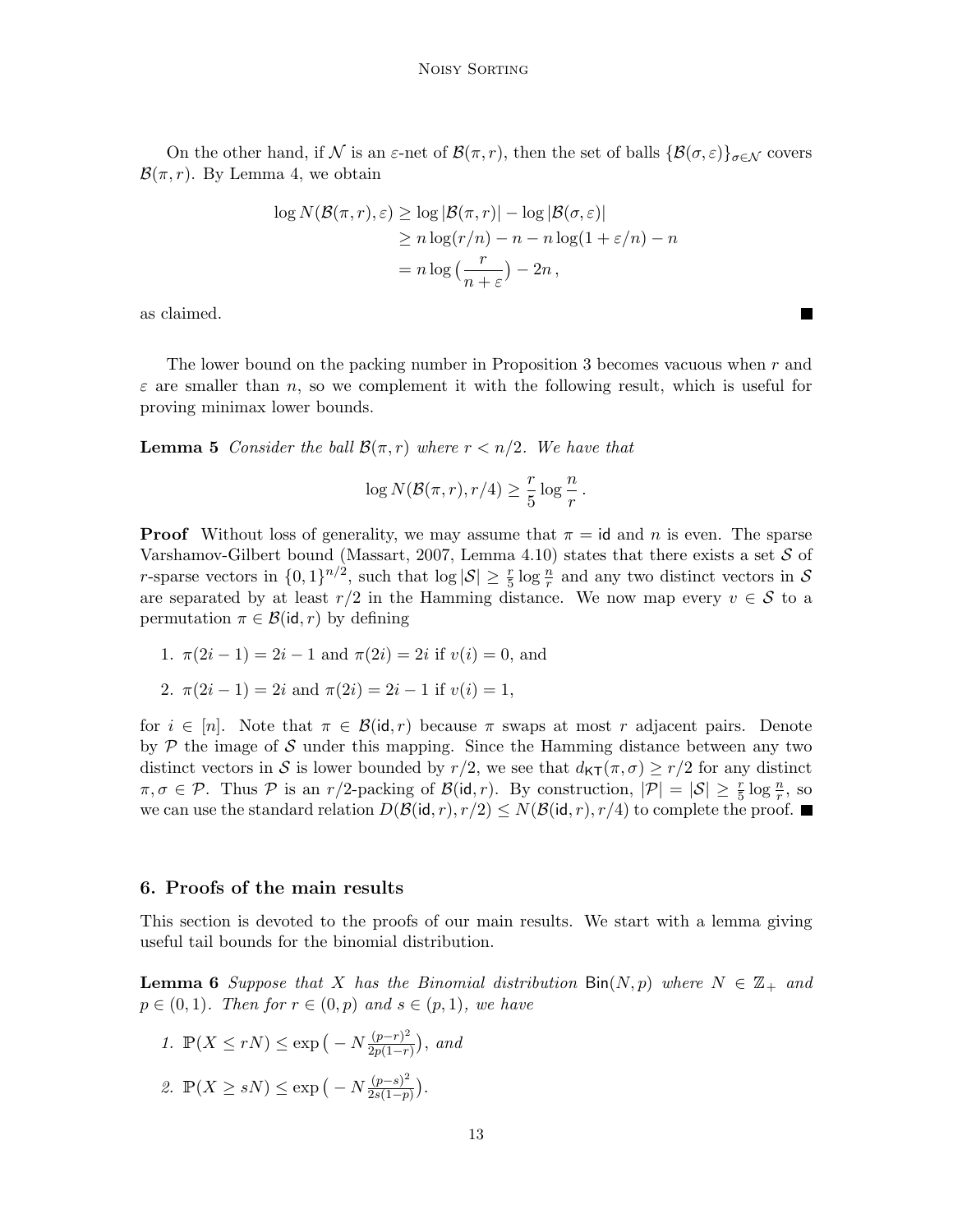**Proof** First, for  $0 < q < p < 1$ , by the definition of the Kullback-Leibler divergence, we have

KL(Ber(p)||Ber(q)) = 
$$
p \log \frac{p}{q} + (1-p) \log \frac{1-p}{1-q} = \int_q^p \left(\frac{p}{x} - \frac{1-p}{1-x}\right) dx
$$
  
= 
$$
\int_q^p \frac{p-x}{x(1-x)} dx \ge \int_q^p \frac{p-x}{p(1-q)} dx = \frac{(p-q)^2}{2p(1-q)}.
$$
 (6.1)

Thus we also have

<span id="page-13-2"></span>
$$
KL\big(\text{Ber}(q) \| \text{Ber}(p)\big) = KL\big(\text{Ber}(1-q) \| \text{Ber}(1-p)\big) \ge \frac{(p-q)^2}{2p(1-q)}.
$$
\n(6.2)

Moreover, by Theorem 1 of [Arratia and Gordon](#page-23-14) [\(1989\)](#page-23-14) and symmetry, it holds that

- 1.  $\mathbb{P}(X \leq rN) \leq \exp(-NKL(\text{Ber}(r)||\text{Ber}(p))),$  and
- 2.  $\mathbb{P}(X \geq sN) \leq \exp(-NKL(\text{Ber}(s)||\text{Ber}(p))).$

The claimed tail bounds hence follow from [\(6.1\)](#page-13-1) and [\(6.2\)](#page-13-2).

#### 6.1 Proof of Theorem [1](#page-5-0)

First, to achieve optimal upper bounds, we consider a variant of maximum likelihood estimation. Fix  $\lambda \in (0,1/2), p \in (0,1]$  and define  $\varphi = np^{-1}\lambda^{-2}$  in the case of sampling model  $(O_1)$  $(O_1)$  $(O_1)$ , and  $\varphi = n^3 N^{-1} \lambda^{-2}$  in the case of sampling model  $(O_2)$ . If  $\lambda$  or p is unknown, one may learn these scalar parameters easily from the observations and define  $\varphi$  using the estimated values. For readability, we assume that they are given to avoid these technical complications.

Let P be a maximal  $\varphi$ -packing (and thus a  $\varphi$ -net) of the symmetric group  $\mathfrak{S}_n$  with respect to  $d_{\text{KT}}$ . Consider the following estimator:

<span id="page-13-3"></span>
$$
\hat{\pi} \in \underset{\pi \in \mathcal{P}}{\operatorname{argmax}} \sum_{\pi(i) > \pi(j)} A_{i,j} \,. \tag{6.3}
$$

<span id="page-13-1"></span>П

It is easy to see that  $\hat{\pi}$  is the MLE of  $\pi^*$  over  $P$ . Such an estimator is often called *sieve* estimator (see, e.g. [Le Cam, 1986\)](#page-24-15) in the statistics literature. The estimator  $\hat{\pi}$  satisfies the following upper bounds.

<span id="page-13-0"></span>**Theorem 7** Consider the noisy sorting model with underlying permutation  $\pi^*$  and probability matrix  $M \in \mathcal{M}_n(\lambda)$  where  $\lambda \in (0, \frac{1}{2})$  $\frac{1}{2}$ ). Then, with probability at least  $1 - e^{-n/8}$ , the estimator  $\hat{\pi}$  defined in [\(6.3\)](#page-13-3) satisfies

$$
d_{\mathsf{KT}}(\hat{\pi}, \pi^*) \lesssim \left\{ \begin{array}{ll} \frac{n}{p\lambda^2} \wedge n^2 & \text{ in model } (O_1) \\ \frac{n^3}{N\lambda^2} \wedge n^2 & \text{ in model } (O_2). \end{array} \right.
$$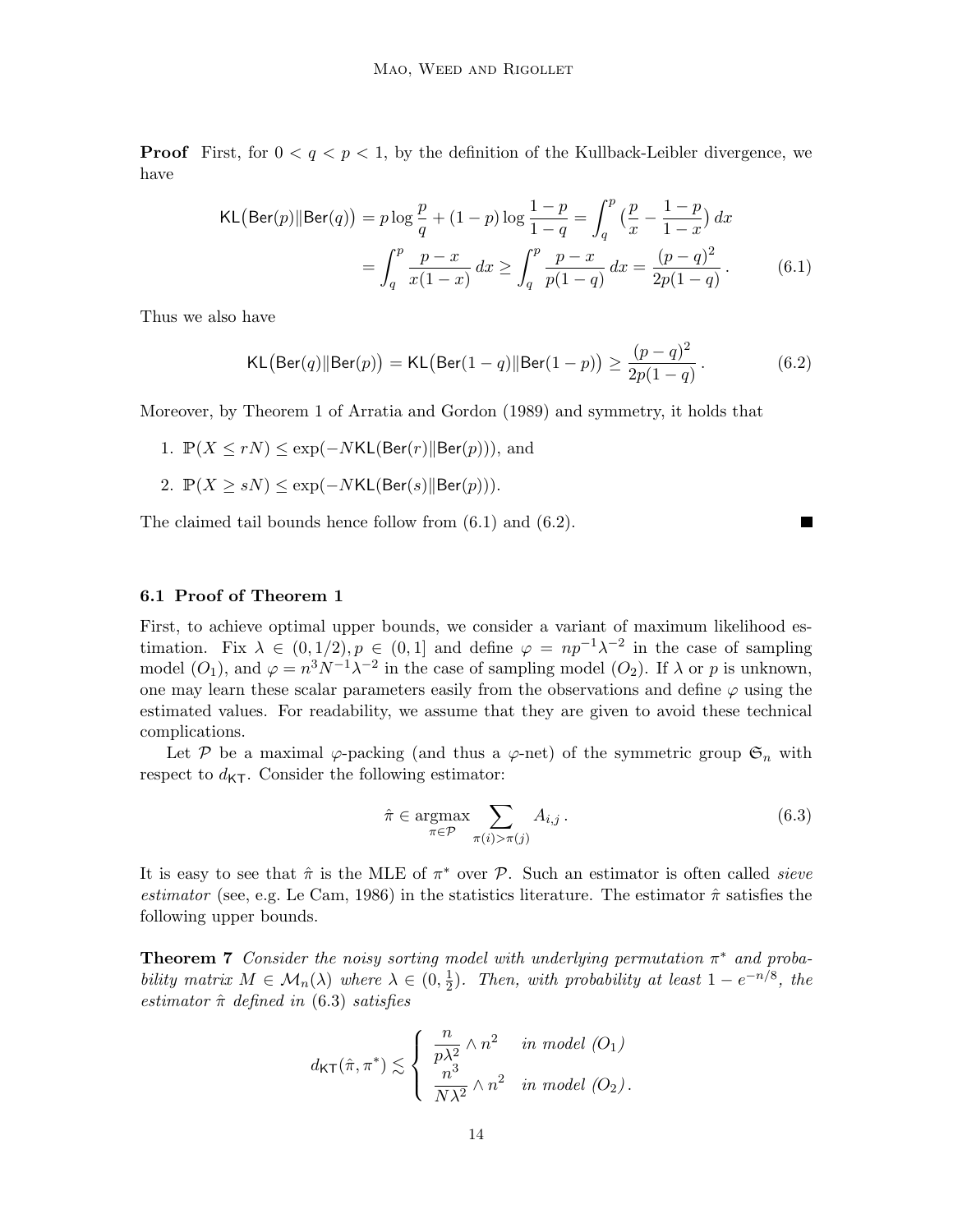By integrating the tail probabilities of the above bounds, we easily obtain bounds on the expectation  $\mathbb{E}[d_{\mathsf{KT}}(\hat{\pi}, \pi^*)]$  of the same order, which then prove the upper bounds in Theorem [1.](#page-5-0) One may wonder whether the rate in Theorem [7](#page-13-0) can be achieved by the MLE  $\check{\pi}$  over  $\mathfrak{S}_n$  defined by

$$
\tilde{\pi} \in \underset{\pi \in \mathfrak{S}_n}{\operatorname{argmax}} \sum_{\pi(i) > \pi(j)} A_{i,j} \, .
$$

Our current techniques only allow us to prove bounds on  $d_{\mathsf{KT}}(\pi, \pi^*)$  that incur an extra factor  $\log(1/p\lambda)$  (resp.  $\log(n^2/N\lambda)$ ) in model  $(O_1)$  $(O_1)$  $(O_1)$  (resp.  $(O_2)$ ). It is unclear whether these logarithmic factors can be removed for the MLE.

**Proof** [of Theorem [7\]](#page-13-0) We assume that  $n$  is lower bounded by a constant without loss of generality, and note that the bounds of order  $n^2$  are trivial. The proof is split into four parts to improve readability.

**Basic setup.** Since  $\mathcal P$  is a maximal  $\varphi$ -packing of  $\mathfrak{S}_n$ , it is also a  $\varphi$ -net and thus there exists  $\tilde{\pi} \in \mathcal{P}$  such that  $\mathfrak{D} := d_{\mathsf{KT}}(\tilde{\pi}, \pi^*) \leq \varphi$ . By definition of  $\hat{\pi}, \sum_{\tilde{\pi}(i) < \hat{\pi}(j)} A_{i,j} \leq \sum_{\tilde{\pi}(i) < \tilde{\pi}(j)} A_{i,j}$ . Canceling concordant pairs  $(i, j)$  under  $\hat{\pi}$  and  $\tilde{\pi}$ , we see that

$$
\sum_{\tilde{\pi}(i) < \tilde{\pi}(j), \tilde{\pi}(i) > \tilde{\pi}(j)} A_{i,j} \leq \sum_{\tilde{\pi}(i) > \tilde{\pi}(j), \tilde{\pi}(i) < \tilde{\pi}(j)} A_{i,j}.
$$

Splitting the summands according to  $\pi^*$  yields that

$$
\sum_{\substack{\hat{\pi}(i) < \hat{\pi}(j), \\ \tilde{\pi}(i) > \tilde{\pi}(j), \\ \pi^*(i) < \pi^*(j) \\ \pi^*(i) < \pi^*(j) \\ \pi^*(i) > \pi^*(j) \\ \pi^*(i) > \pi^*(j) \\ \pi^*(i) > \pi^*(j) \\ \pi^*(i) > \pi^*(j) \\ \pi^*(i) < \pi^*(j) \\ \pi^*(i) < \pi^*(j) \\ \pi^*(i) < \pi^*(j) \\ \pi^*(i) < \pi^*(j) \\ \pi^*(i) < \pi^*(j) \\ \pi^*(i) < \pi^*(j) \\ \pi^*(i) > \pi^*(j) \\ \pi^*(i) > \pi^*(j) \\ \pi^*(i) > \pi^*(j) \\ \pi^*(i) < \pi^*(j) \\ \pi^*(i) < \pi^*(j) \\ \pi^*(i) < \pi^*(j) \\ \pi^*(i) < \pi^*(j) \\ \pi^*(i) < \pi^*(j) \\ \pi^*(i) < \pi^*(j) \\ \pi^*(i) < \pi^*(j) \\ \pi^*(i) < \pi^*(j) \\ \pi^*(i) < \pi^*(j) \\ \pi^*(i) < \pi^*(j) \\ \pi^*(i) < \pi^*(j) \\ \pi^*(i) < \pi^*(j) \\ \pi^*(i) < \pi^*(j) \\ \pi^*(i) < \pi^*(j) \\ \pi^*(i) < \pi^*(j) \\ \pi^*(i) < \pi^*(j) \\ \pi^*(i) < \pi^*(j) \\ \pi^*(i) < \pi^*(j) \\ \pi^*(i) < \pi^*(j) \\ \pi^*(i) < \pi^*(j) \\ \pi^*(i) < \pi^*(j) \\ \pi^*(i) < \pi^*(j) \\ \pi^*(i) < \pi^*(j) \\ \pi^*(i) < \pi^*(j) \\ \pi^*(i) < \pi^*(j) \\ \pi^*(i) < \pi^*(j) \\ \pi^*(i) < \pi^*(j) \\ \pi^*(i) < \pi^*(j) \\ \pi^*(i) < \pi^*(j) \\ \pi^*(i) < \pi^
$$

Since  $A_{i,j} \geq 0$ , we may drop the leftmost term and drop the condition  $\hat{\pi}(i) > \hat{\pi}(j)$  in the rightmost term to obtain that

<span id="page-14-0"></span>
$$
\sum_{\substack{\hat{\pi}(i) < \hat{\pi}(j), \\ \tilde{\pi}(i) > \tilde{\pi}(j), \\ \pi^*(i) > \pi^*(j) \\ \pi^*(i) > \pi^*(j) \\ \pi^*(i) < \pi^*(j) \\ \pi^*(i) < \pi^*(j) \\ \pi^*(i) < \pi^*(j) \\ \pi^*(i) < \pi^*(j) \\ \pi^*(i) > \pi^*(j) \end{pmatrix} A_{i,j} . \tag{6.4}
$$

This inequality is crucial to proving that  $\hat{\pi}$  is close to  $\pi^*$  with high probability.

To set up the rest of the proof, we define, for  $\pi \in \mathcal{P}$ ,

$$
L_{\pi} = |\{(i, j) \in [n]^2 : \pi(i) < \pi(j), \tilde{\pi}(i) > \tilde{\pi}(j), \pi^*(i) > \pi^*(j)\}|
$$
\n
$$
= |\{(i, j) \in [n]^2 : \pi(i) > \pi(j), \tilde{\pi}(i) < \tilde{\pi}(j), \pi^*(i) < \pi^*(j)\}|.
$$

Moreover, define the random variables

$$
X_{\pi} = \sum_{\substack{\pi(i) < \pi(j), \\ \tilde{\pi}(i) > \tilde{\pi}(j), \\ \pi^*(i) > \pi^*(j) \\ \pi^*(i) < \pi^*(j) \\ \pi^*(i) < \pi^*(j) \\ \pi^*(i) < \pi^*(j) \\ \pi^*(i) < \pi^*(j) \\ \pi^*(i) < \pi^*(j) \end{aligned} A_{i,j} \text{,} \quad \text{and} \quad Z = \sum_{\substack{\tilde{\pi}(i) < \tilde{\pi}(j), \\ \pi^*(i) > \pi^*(j) \\ \pi^*(i) > \pi^*(j) \\ \pi^*(i) < \pi^*(j) \\ \pi^*(i) < \pi^*(j) \\ \pi^*(i) < \pi^*(j) \\ \pi^*(i) < \pi^*(j) \\ \pi^*(i) < \pi^*(j) \\ \pi^*(i) < \pi^*(j) \\ \pi^*(i) < \pi^*(j) \\ \pi^*(i) < \pi^*(j) \\ \pi^*(i) < \pi^*(j) \\ \pi^*(i) < \pi^*(j) \\ \pi^*(i) < \pi^*(j) \\ \pi^*(i) < \pi^*(j) \\ \pi^*(i) < \pi^*(j) \\ \pi^*(i) < \pi^*(j) \\ \pi^*(i) < \pi^*(j) \\ \pi^*(i) < \pi^*(j) \\ \pi^*(i) < \pi^*(j) \\ \pi^*(i) < \pi^*(j) \\ \pi^*(i) < \pi^*(j) \\ \pi^*(i) < \pi^*(j) \\ \pi^*(i) < \pi^*(j) \\ \pi^*(i) < \pi^*(j) \\ \pi^*(i) < \pi^*(j) \\ \pi^*(i) < \pi^*(j) \\ \pi^*(i) < \pi^*(j) \\ \pi^*(i) < \pi^*(j) \\ \pi^*(i) < \pi^*(j) \\ \pi^*(i) < \pi^*(j) \\ \pi^*(i) < \pi^*(j) \\ \pi^*(i) < \pi^*(j) \\ \pi^*(i) < \pi^*(j) \\ \pi^*(i) < \pi^*(j) \\ \pi^*(i) < \pi^*(j) \\ \pi^*(i) <
$$

We will prove that the random process  $X_{\pi} - Y_{\pi} - Z$  is positive with high probability if  $\pi$ is too far from  $\tilde{\pi}$ . However, [\(6.4\)](#page-14-0) says precisely that  $X_{\hat{\pi}} - Y_{\hat{\pi}} - Z \leq 0$ , so that  $\pi$  must be close to  $\tilde{\pi}$  which is in turn close to  $\pi^*$ .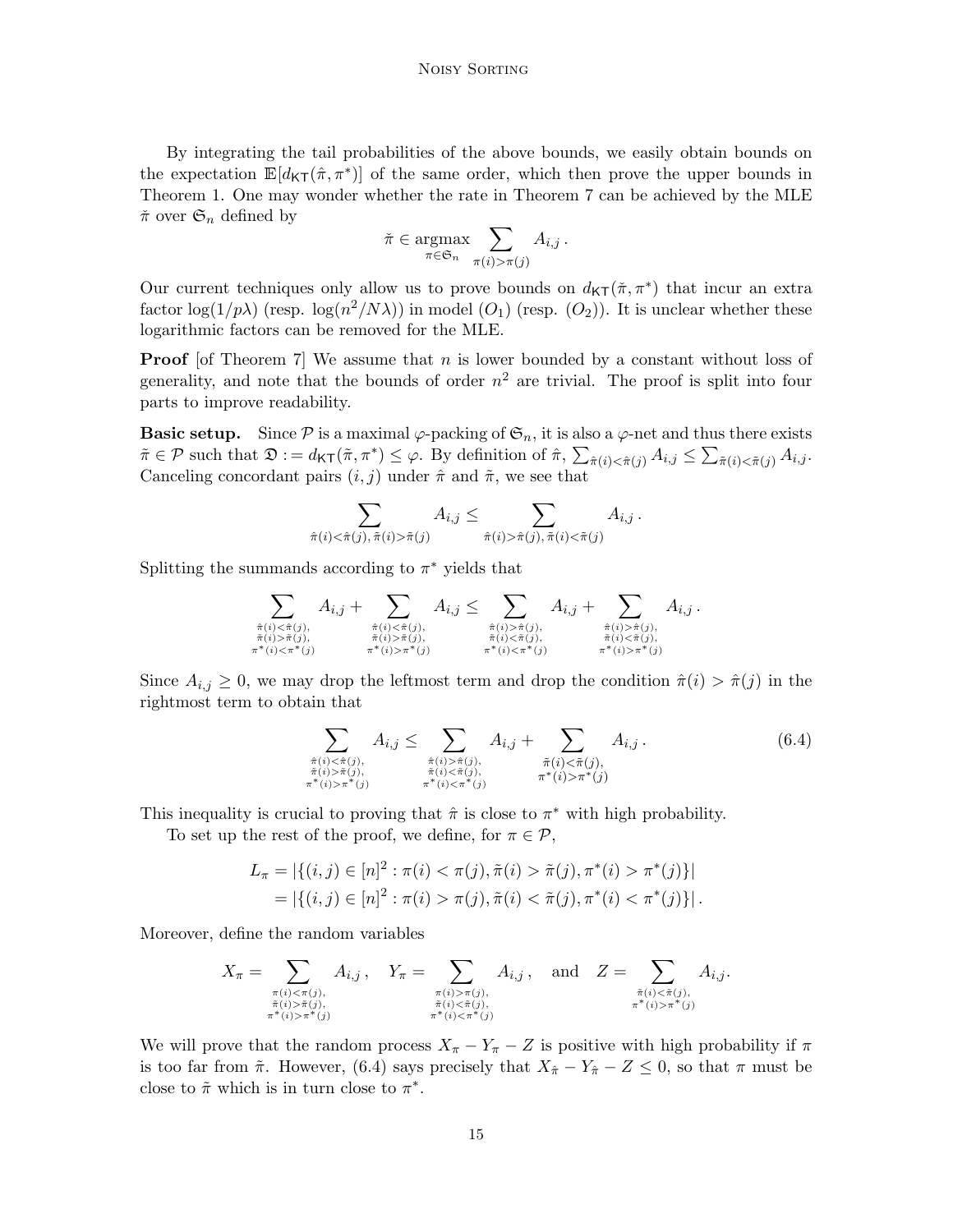The case  $M = M_n^*(\lambda)$  under sampling model  $(O_1)$  $(O_1)$  $(O_1)$ . Consider model  $(O_1)$  of sampling without replacement, and suppose that  $M = M_n^*(\lambda)$  first. For a pair  $(i, j)$  with  $\pi^*(i)$  $\pi^*(j)$ , the entry  $A_{i,j}$  has distribution  $\text{Ber}(p(\frac{1}{2} + \lambda))$ , since item i and item j are compared with probability  $p$  and conditioned on them being compared, item  $i$  wins with probability  $\frac{1}{2} + \lambda$ . Moreover,  $A_{i,j}$  is independent from any other  $A_{k,\ell}$  with  $\pi^*(k) > \pi^*(\ell)$ . Hence  $X_{\pi}$ has distribution  $\text{Bin}(L_\pi, p(\frac{1}{2}+\lambda))$ . Similarly,  $Y_\pi$  has distribution  $\text{Bin}(L_\pi, p(\frac{1}{2}-\lambda))$ , and Z has distribution  $\text{Bin}(\mathfrak{D}, p(\frac{1}{2} + \lambda))$ . Therefore, Lemma [6](#page-12-1) implies that

- 1.  $\mathbb{P}\left(X_{\pi} \leq L_{\pi}p(\frac{1}{2} + \frac{1}{2})\right)$  $(\frac{1}{2}\lambda)$   $\leq$  exp  $(-L_{\pi}p\lambda^2/8)$ , and
- 2.  $\mathbb{P}\left(Y_{\pi} \geq L_{\pi}p\left(\frac{1}{2}-\frac{1}{2}\right)\right)$  $(\frac{1}{2}\lambda)$   $\leq$  exp  $(-L_{\pi}p\lambda^2/8)$ .

Then we have that

<span id="page-15-1"></span><span id="page-15-0"></span>
$$
\mathbb{P}(X_{\pi} - Y_{\pi} \le L_{\pi} p\lambda) \le 2 \exp\left(-L_{\pi} p\lambda^2/8\right). \tag{6.5}
$$

For an integer  $r \in [C\varphi, \binom{n}{2}]$  $\binom{n}{2}$  where C is a sufficiently large constant to be chosen, consider the slice  $S_r = {\pi \in \mathcal{P} : L_{\pi} = r}$ . Note that if  $\pi \in S_r$ , then

$$
d_{\mathsf{KT}}(\pi, \pi^*) = |\{(i, j) : \hat{\pi}(i) < \hat{\pi}(j), \pi^*(i) > \pi^*(j)\}|
$$
\n
$$
\leq |\{(i, j) : \hat{\pi}(i) < \hat{\pi}(j), \tilde{\pi}(i) > \tilde{\pi}(j), \pi^*(i) > \pi^*(j)\}|
$$
\n
$$
+ |\{(i, j) : \tilde{\pi}(i) < \tilde{\pi}(j), \pi^*(i) > \pi^*(j)\}|
$$
\n
$$
= L_{\pi} + d_{\mathsf{KT}}(\tilde{\pi}, \pi^*) \leq r + \varphi. \tag{6.6}
$$

Since P is a  $\varphi$ -packing of  $\mathfrak{S}_n$  and  $\mathcal{S}_r \subseteq \mathcal{P}$ , we see that  $|\mathcal{S}_r|$  is bounded by the  $\varphi$ -packing number of the ball  $\mathcal{B}(\pi^*, r + \varphi)$  in the Kendall tau distance. Therefore, Proposition [3](#page-10-1) gves

$$
\log |\mathcal{S}_r| \leq n \log \frac{2n + 2r + 2\varphi}{\varphi} + 2n \leq n \log \frac{45r}{\varphi}.
$$

By [\(6.5\)](#page-15-0) and a union bound over  $S_r$ , we see that  $\min_{\pi \in S_r} (X_{\pi} - Y_{\pi}) > cL_{\pi}p$  with probability at least

$$
1 - \exp\left(n\log\frac{45r}{\varphi} + \log 2 - \frac{rp\lambda^2}{8}\right)
$$
  
= 
$$
1 - \exp\left(n\log\frac{45r}{\varphi} + \log 2 - \frac{rn}{8\varphi}\right) \ge 1 - \exp(-2n),
$$

where the inequality holds because  $r/\varphi \geq C$  for a sufficiently large constant C. Then a union bound over integers  $r \in [C\varphi, \binom{n}{2}]$ <sup>n</sup><sub>2</sub>)] yields that  $X_{\pi} - Y_{\pi} > cL_{\pi}p$  for all  $\pi \in \mathcal{P}$  such that  $L_{\pi} \geq C\varphi$  with probability at least  $1 - e^{-n}$ .

Furthermore, since  $Z \sim \text{Bin}(\mathfrak{D}, p(\frac{1}{2} + \lambda))$  and  $\mathfrak{D} \leq \varphi$ , Lemma [6](#page-12-1) gives that

$$
\mathbb{P}(Z \ge 2\varphi p) \le \exp(-\varphi p/4) \le \exp(-n/4).
$$

Combining the bounds on  $X_{\pi} - Y_{\pi}$  and Z, we conclude that with probability at least  $1-e^{-n/8},$ 

$$
X_{\pi} - Y_{\pi} - Z > cC\varphi p - 2\varphi p > 0
$$

for all  $\pi \in \mathcal{P}$  with  $L_{\pi} \geq C\varphi$ , as long as  $C > 2/c$ .

We have seen in [\(6.4\)](#page-14-0) that  $X_{\hat{\pi}} - Y_{\hat{\pi}} - Z \leq 0$ , so  $L_{\hat{\pi}} \leq C\varphi$  on the above event. By [\(6.6\)](#page-15-1),  $d_{\text{KT}}(\hat{\pi}, \pi^*) \leq L_{\hat{\pi}} + \varphi$  on the same event, which completes the proof for the model  $(O_1)$  $(O_1)$  $(O_1)$ .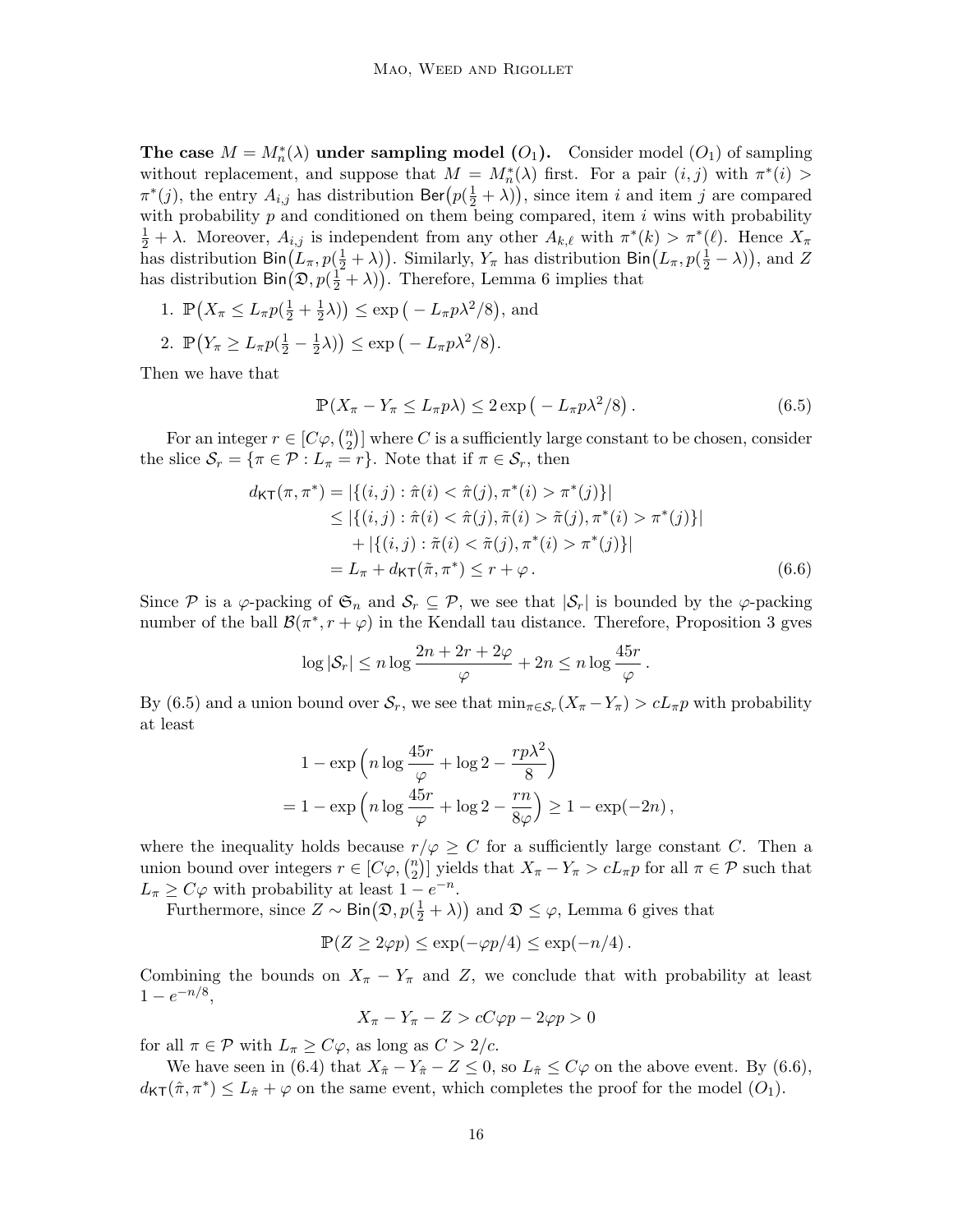The general case under sampling model  $(O_1)$  $(O_1)$  $(O_1)$ . Let us continue to use  $X_{\pi}$ ,  $Y_{\pi}$  and  $Z$  to denote the above random variables under the noisy sorting model  $\mathcal P$  with probability matrix  $M_n^*(\lambda)$ , and use  $\tilde{X}_\pi$ ,  $\tilde{Y}_\pi$  and  $\tilde{Z}$  to denote the corresponding random variables under a general noisy sorting model  $\tilde{\mathcal{P}}$  with  $M \in \mathcal{M}_n(\lambda)$ . We couple the two models such that:

- 1. The sets of pairs of items being compared are the same (and if a pair is compared multiple times, the multiplicity is also the same);
- 2. For each pair  $(i, j)$  with  $\pi^*(i) > \pi^*(j)$ , if item i beats item j in a comparison in the model  $P$ , then it also beats item j in the corresponding comparison in the model  $P$ .

The second statement can be satisfied because the results of comparisons are Bernoulli random variables and  $M_{\pi^*(i),\pi^*(j)} \geq [M_n^*(\lambda)]_{\pi^*(i),\pi^*(j)}$  for all  $\pi^*(i) > \pi^*(j)$ , by definition. Under this coupling, we always have that  $\tilde{X}_{\pi} \geq X_{\pi}$  and  $\tilde{Y}_{\pi} \leq Y_{\pi}$ , so the above high probability lower bound on  $X_{\pi} - Y_{\pi}$  also holds on  $\tilde{X}_{\pi} - \tilde{Y}_{\pi}$ .

Moreover, recall the definition  $\tilde{Z} = \sum_{\substack{\tilde{\pi}(i) < \tilde{\pi}(j), \\ \pi^*(i) > \pi^*(j)}} A_{i,j}$ , where  $A_{i,j} \sim \text{Ber}(p[M_n^*(\lambda)]_{\pi^*(i), \pi^*(j)})$ . Since  $[M_n^*(\lambda)]_{\pi^*(i),\pi^*(j)} \in (0,1)$ , we can couple a sequence of i.i.d.  $B_{i,j} \sim \text{Ber}(p)$  with the  $A_{i,j}$ 's in such a way that  $B_{i,j} = 1$  whenever  $A_{i,j} = 1$ . Define  $W = \sum_{\substack{\tilde{\pi}(i) < \tilde{\pi}(j) \\ \pi^*(i) > \pi^*(j)}} B_{i,j}$ . Then

we see that  $W \sim Bin(\mathfrak{D}, p)$  and  $W \geq \tilde{Z}$ . Since  $\mathfrak{D} \leq \varphi$ , Lemma [6](#page-12-1) gives

$$
\mathbb{P}(W \ge 2\varphi p) \le \exp(-\varphi p/4) \le \exp(-n/4).
$$

Thus  $\tilde{Z}$  is subject to the same high probability upper bound as  $Z$ . Therefore, the proof for the model  $\mathcal P$  also works to show the desired bound for the model  $\mathcal P$ .

**Sampling model ([O](#page-4-2)<sub>2</sub>).** The proof for model (O<sub>2</sub>) of sampling with replacement is essentially the same, except the part of probability bounds where we assume  $M = M_n^*(\lambda)$ . We now demonstrate the differences in detail. For a single pairwise comparison sampled uniformly from the possible  $\binom{n}{2}$  $\binom{n}{2}$  pairs, the probability that

- 1. the chosen pair  $(i, j)$  satisfies  $\pi(i) < \pi(j)$ ,  $\tilde{\pi}(i) > \tilde{\pi}(j)$  and  $\pi^*(i) > \pi^*(j)$ , and
- 2. item i wins the comparison,

is equal to  $L_{\pi}(\frac{n}{2})$  $\binom{n}{2}$  $^{-1}(\frac{1}{2} + \lambda)$ . By definition,  $X_{\pi}$  is the number of times the above event happens if N independent pairwise comparisons take place, so  $X_{\pi}\sim \mathsf{Bin}\big(N,L_{\pi}\binom{n}{2}\big)$  $\binom{n}{2}^{-1}(\frac{1}{2}+\lambda).$ Similarly, we have  $Y_{\pi} \sim \text{Bin}(N, L_{\pi}(\frac{n}{2}))$  $\binom{n}{2}^{-1}(\frac{1}{2}-\lambda)$  and  $Z \sim \mathsf{Bin}\big(N, \mathfrak{D}\big(\frac{n}{2}\big)$  $\binom{n}{2}$ <sup>-1</sup> $(\frac{1}{2} + \lambda)$ ). Hence Lemma [6](#page-12-1) gives that

1. 
$$
\mathbb{P}\left(X_{\pi} \le L_{\pi} N\binom{n}{2}^{-1}(\frac{1}{2} + \frac{1}{2}\lambda)\right) \le \exp\left(-L_{\pi} N\binom{n}{2}^{-1}\lambda^2/8\right),
$$
  
\n2.  $\mathbb{P}\left(Y_{\pi} \ge L_{\pi} N\binom{n}{2}^{-1}(\frac{1}{2} - \frac{1}{2}\lambda)\right) \le \exp\left(-L_{\pi} N\binom{n}{2}^{-1}\lambda^2/8\right),$  and  
\n3.  $\mathbb{P}\left(Z \ge 2\varphi N\binom{n}{2}^{-1}\right) \le \exp\left(-\varphi N\binom{n}{2}^{-1}/4\right).$ 

Note that if we set  $p = N\binom{n}{2}$  $(n<sub>2</sub>)$ <sup>-1</sup>, then the tail bounds above are exactly the same as those for the model  $(O_1)$  $(O_1)$  $(O_1)$ . Therefore, replacing p by  $N\binom{n}{2}$  $\binom{n}{2}^{-1}$  everywhere in the above proof, we then obtain the desired bound for the model  $(O_2)$  $(O_2)$  $(O_2)$ .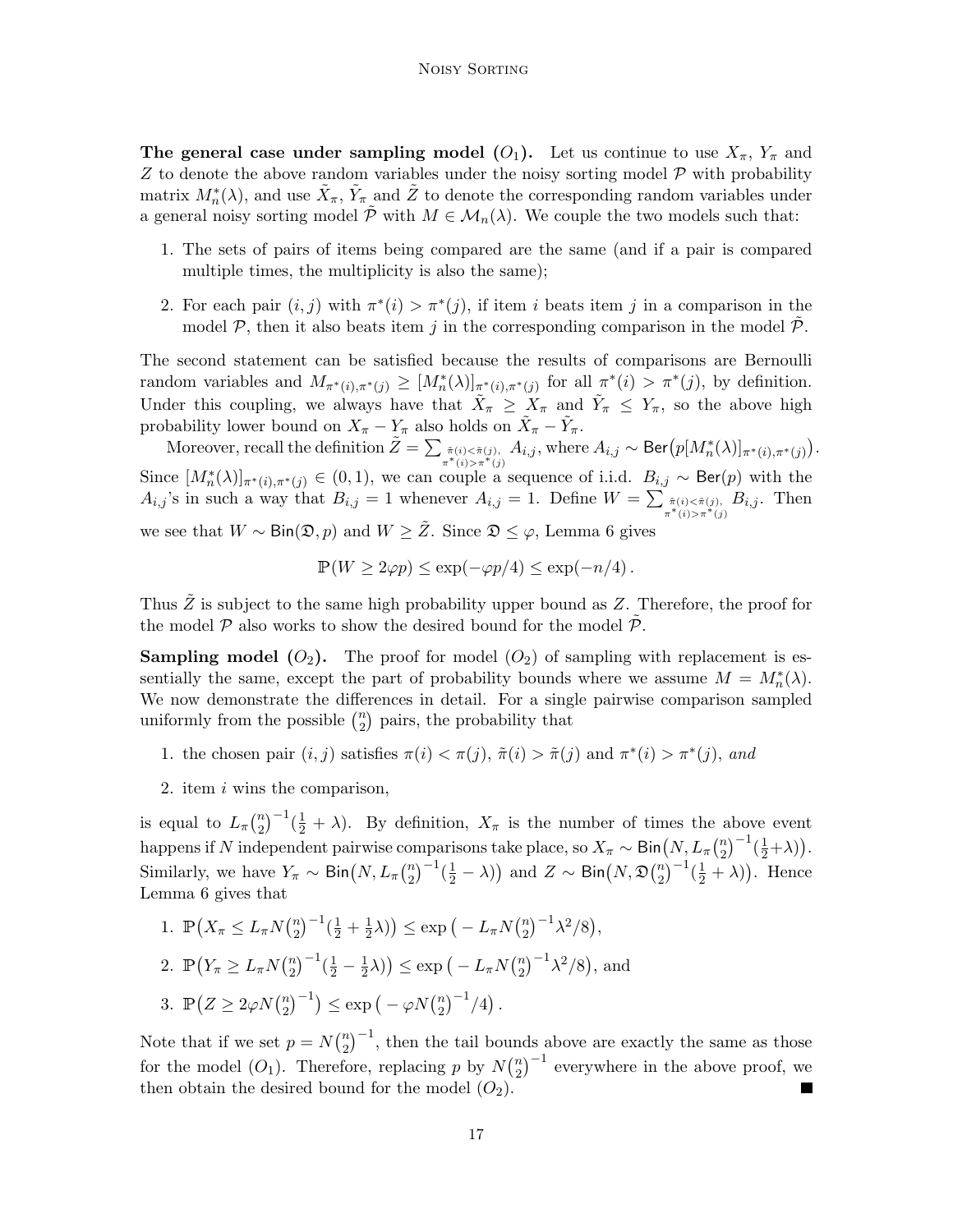Next, we turn to the lower bounds. Let  $\mathbb{P}_{\pi^*} = \mathbb{P}_{\pi^*, M_n^*(\lambda)}$  denote the probability distribution of the observations in the noisy sorting model with underlying permutation  $\pi^* \in \mathfrak{S}_n$ and probability matrix  $M_n^*(\lambda)$ , where  $\lambda \in (0, \frac{1}{2})$  $\frac{1}{2}$ ). We prove the following stronger statement which clearly implies the lower bounds in Theorem [1.](#page-5-0)

<span id="page-17-0"></span>**Theorem 8** For the sampling model  $(O_1)$  $(O_1)$  $(O_1)$ , suppose we have  $\lambda \in (0, \frac{1}{2})$  $(\frac{1}{2})$  and  $p \in (0,1]$  such that  $p \log \frac{1}{1-2\lambda} \leq C$  for some constant  $C > 0$ . Then it holds that

$$
\min_{\tilde{\pi}}\max_{\pi^*\in\mathfrak{S}_n}\,\mathbb{P}_{\pi^*}\Big(d_{\mathsf{KT}}(\tilde{\pi},\pi^*)\gtrsim \frac{n}{p\lambda^2}\wedge\frac{n}{p\log\frac{1}{1-2\lambda}}\wedge n^2\Big)\geq c\,,
$$

where the minimum is taken minimized over all permutation estimators  $\tilde{\pi} \in \mathfrak{S}_n$  that are measurable with respect to the observations and c is a universal positive constant. Similarly, for the sampling model ([O](#page-4-2)<sub>2</sub>), if we have  $Nn^{-2}\log\frac{1}{1-2\lambda} \leq C$ , then it holds that

$$
\min_{\tilde{\pi}} \max_{\pi^* \in \mathfrak{S}_n} \mathbb{P}_{\pi^*} \Big( d_{\mathsf{KT}}(\tilde{\pi}, \pi^*) \gtrsim \frac{n^3}{N\lambda^2} \wedge \frac{n^3}{N \log\frac{1}{1-2\lambda}} \wedge n^2 \Big) \geq c \, .
$$

Compared to the lower bounds in Theorem [1,](#page-5-0) the above lower bounds hold in probability, weaken the condition that  $\lambda$  is bounded away from 1/2 and only require maximizing  $\pi^*$ instead of both  $\pi^*$  and  $M$ , and are therefore stronger.

One key ingredient in proving lower bounds is to relate the Kullback-Leibler divergence between model distributions to the distance measuring the error (see, e.g., [Tsybakov, 2009,](#page-25-12) Chapter 2). This is achieved in the following lemma for both sampling models.

<span id="page-17-1"></span>**Lemma 9** Fix  $\pi, \sigma \in \mathfrak{S}_n$  and  $\lambda \in (0, \frac{1}{2})$  $\frac{1}{2}$ ). We denote by  $\mathbb{P}_{\pi}$  the probability distribution of the noisy sorting model with underlying permutation  $\pi$ . Then for the sampling model  $(O_1)$  $(O_1)$  $(O_1)$ we have

$$
\mathsf{KL}(\mathbb{P}_{\pi} \| \mathbb{P}_{\sigma}) = 2 d_{\mathsf{KT}}(\pi, \sigma) p \lambda \log \frac{1 + 2\lambda}{1 - 2\lambda},
$$

and for the sampling model  $(O_2)$  $(O_2)$  $(O_2)$  we have

$$
\mathsf{KL}(\mathbb{P}_{\pi} \| \mathbb{P}_{\sigma}) = 2 d_{\mathsf{KT}}(\pi, \sigma) N {n \choose 2}^{-1} \lambda \log \frac{1 + 2\lambda}{1 - 2\lambda}
$$

.

**Proof** First, we consider model  $(O_1)$  $(O_1)$  $(O_1)$  of sampling without replacement. For  $i \neq j$ , let  $\mathbb{P}^{(i,j)}_{\pi}$ denote the distribution of outcomes between  $i$  and  $j$ , or more formally, the distribution of  $N_{i,j}$  and  $A_{i,j}$ . For a pair  $(i,j)$  such that  $\pi(i) > \pi(j)$  and  $\sigma(i) > \sigma(j)$ , the distributions  $\mathbb{P}^{(i,j)}_{\pi}$  and  $\mathbb{P}^{(i,j)}_{\sigma}$  are indistinguishable. For  $(i,j)$  such that  $\pi(i) > \pi(j)$  and  $\sigma(i) < \sigma(j)$ , the probability that  $i$  and  $j$  are not compared stays the same, but the probability that they are compared and i wins the comparison is  $p(\frac{1}{2} + \lambda)$  under  $\mathbb{P}^{(i,j)}_{\pi}$  while it is  $p(\frac{1}{2} - \lambda)$  under  $\mathbb{P}_{\sigma}^{(i,j)}$ . A symmetric statement holds for the probability that they are compared and j wins the comparison. Therefore, we obtain that

$$
\mathsf{KL}(\mathbb{P}_{\pi}^{(i,j)} \| \mathbb{P}_{\sigma}^{(i,j)}) = p(1/2 + \lambda) \log \frac{1/2 + \lambda}{1/2 - \lambda} + p(1/2 - \lambda) \log \frac{1/2 - \lambda}{1/2 + \lambda}
$$

$$
= 2p\lambda \log \frac{1+2\lambda}{1-2\lambda}.
$$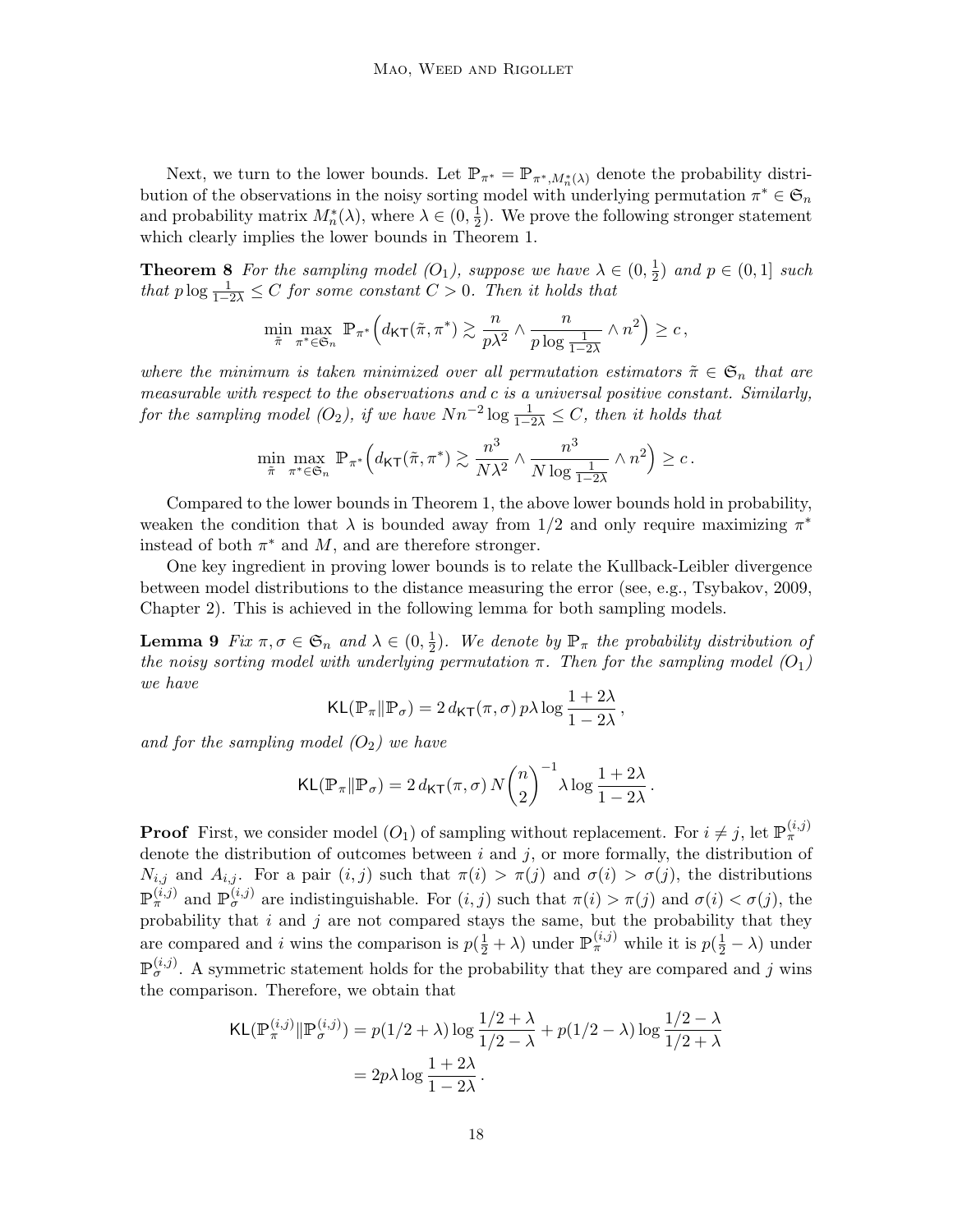It follows from the chain rule that

$$
\mathsf{KL}(\mathbb{P}_\pi \| \mathbb{P}_\sigma) = \sum_{\pi(i) > \pi(j), \, \sigma(i) < \sigma(j)} \mathsf{KL}(\mathbb{P}_\pi^{i,j} \| \mathbb{P}_\sigma^{i,j}) = 2 \, d_{\mathsf{KT}}(\pi,\sigma) \, p \lambda \log \frac{1+2\lambda}{1-2\lambda}
$$

,

which proves the claimed bound.

Next, we move on to model  $(O_2)$  $(O_2)$  $(O_2)$  of sampling with replacement. In this case, for the noisy sorting model with underlying permutation  $\pi$ , we let  $\mathbb{Q}_{\pi}$  denote the distribution of the outcome of a single pairwise comparison chosen uniformly from the  $\binom{n}{2}$  $n \choose 2$  possible pairs. Conditioned on a pair  $(i, j)$  with  $\pi(i) > \pi(j)$  and  $\sigma(i) > \sigma(j)$  being chosen, the outcome is indistinguishable under  $\mathbb{Q}_{\pi}$  and  $\mathbb{Q}_{\sigma}$ . On the other hand, conditioned on having chosen  $(i, j)$ with  $\pi(i) > \pi(j)$  and  $\sigma(i) < \sigma(j)$ , the probability that i wins the comparison is  $p(\frac{1}{2} + \lambda)$ under  $\mathbb{Q}_{\pi}$  and is  $p(\frac{1}{2} - \lambda)$  under  $\mathbb{Q}_{\sigma}$ . By the definition of the KL divergence, we have

$$
\mathsf{KL}(\mathbb{Q}_{\pi} \| \mathbb{Q}_{\sigma}) = \sum_{\pi(i) > \pi(j), \sigma(i) < \sigma(j)} \left[ \binom{n}{2}^{-1} (1/2 + \lambda) \log \frac{1/2 + \lambda}{1/2 - \lambda} + \binom{n}{2}^{-1} (1/2 - \lambda) \log \frac{1/2 - \lambda}{1/2 + \lambda} \right]
$$

$$
= 2 d_{\mathsf{KT}}(\pi, \sigma) \binom{n}{2}^{-1} \lambda \log \frac{1 + 2\lambda}{1 - 2\lambda},
$$

where the bound holds similarly as above. Since  $N$  independent pairwise comparisons are observed and the KL divergence tensorizes, the conclusion follows.

We are ready to prove the minimax lower bound.

**Proof** [of Theorem [8\]](#page-17-0) Consider the sampling model  $(O_1)$  $(O_1)$  $(O_1)$ . We assume that *n* is lower bounded by a constant, and use the shorthand notation  $\kappa = 4p\lambda \log \frac{1+2\lambda}{1-2\lambda}$ . Note that  $\kappa \leq C$ for some constant  $C > 0$  by the assumption. Let  $r = c_0 n \kappa^{-1} \wedge {n \choose 2}$  $\binom{n}{2}$  and  $\varepsilon = c_1 r$ , where  $c_0$ and  $c_1$  are constants to be chosen. Let P be a maximal  $\varepsilon$ -packing of  $\mathcal{B}(\mathsf{id}, r)$ , which is thus an  $\varepsilon$ -net by maximality. For any  $\pi, \sigma \in \mathcal{P}$ , we have  $d_{\mathsf{KT}}(\pi, \sigma) \leq 2r$ , so Lemma [9](#page-17-1) yields

$$
\mathsf{KL}(\mathbb{P}_{\pi} \| \mathbb{P}_{\sigma}) = \frac{1}{2} \kappa \, d_{\mathsf{KT}}(\pi, \sigma) \leq \kappa r \leq c_0 n \, .
$$

On one hand, if  $\kappa \leq c_2$  for a sufficiently small constant  $c_2 > 0$ , then  $r \geq c_0 c_2^{-1} n \wedge {n \choose 2}$  $\binom{n}{2}$ and thus Proposition [3](#page-10-1) implies that

$$
\log |\mathcal{P}| \ge n \log \frac{r}{n+\varepsilon} - 2n \ge 10 \, c_0 n \ge 10 \, \text{KL}(\mathbb{P}_\pi || \mathbb{P}_\sigma),
$$

where we take  $c_0 = 1$  and  $c_1, c_2$  small enough for the inequalities to hold.

On the other hand, if  $c_2 < \kappa \leq C$ , then we take  $c_1 = 1/8$  and  $c_0$  sufficiently small so that  $r \leq c_0 c_2^{-1} n < n/2$ . Then we can apply Lemma [5](#page-12-2) to obtain

$$
\log |\mathcal{P}| \geq \frac{r}{5} \log \frac{n}{r} \geq \frac{c_0 n}{5C} \log \frac{c_2}{c_0} \geq 10 \, c_0 n \geq 10 \, \text{KL}(\mathbb{P}_\pi \| \mathbb{P}_\sigma),
$$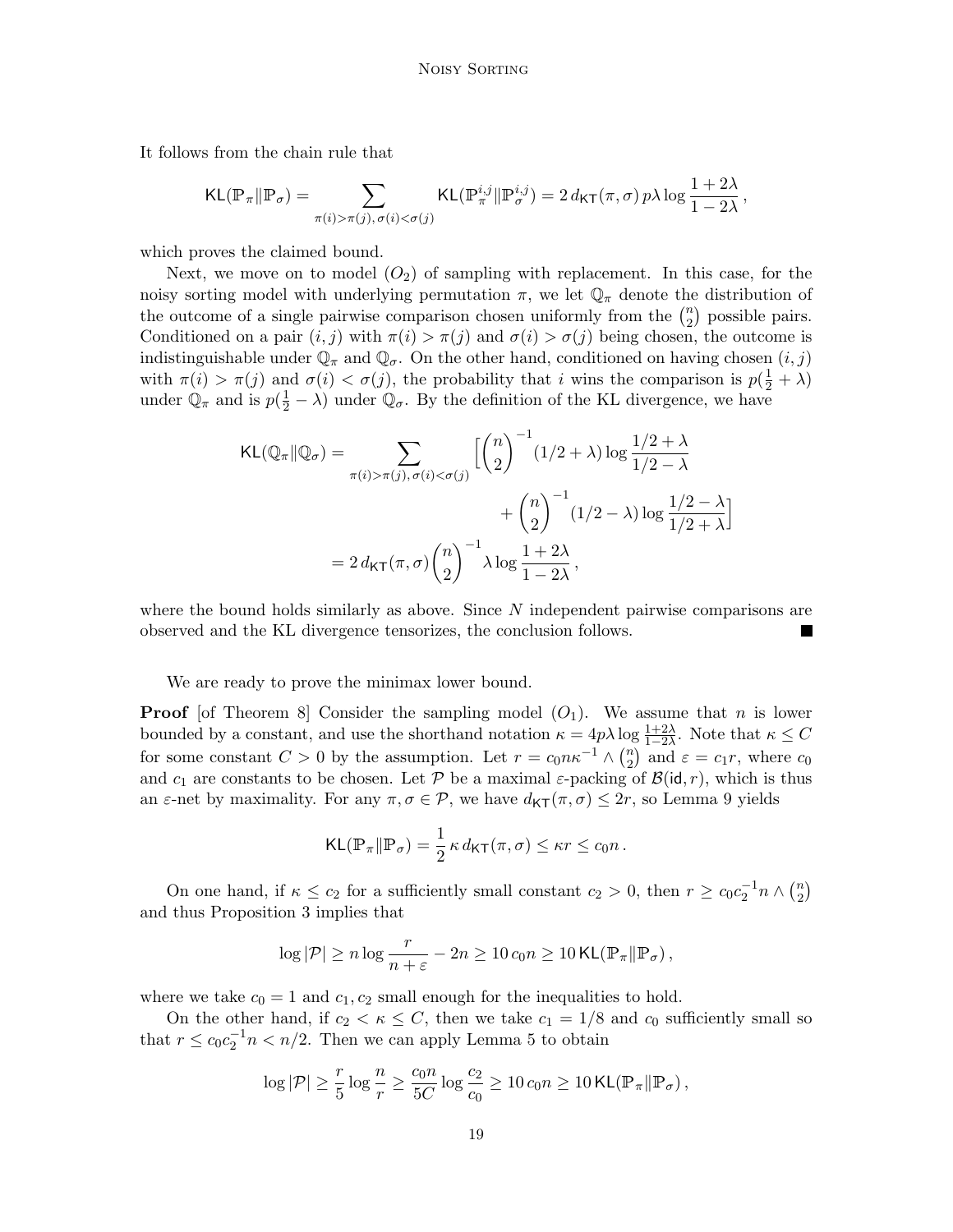where the second inequality holds since  $c_0C^{-1}n \le r \le c_0c_2^{-1}n$  and the third inequality holds for  $c_0$  small enough.

In either case, we have  $KL(\mathbb{P}_{\pi}|\mathbb{P}_{\sigma}) \leq 0.1 \log |\mathcal{P}|$ . Therefore, using [Tsybakov](#page-25-12) [\(2009,](#page-25-12) Theorem 2.5) yields the lower bound of order  $r \approx n\kappa^{-1} \wedge n^2$ . Considering the limiting behavior of  $\kappa$  as  $\lambda \to 0$  and  $\lambda \to \frac{1}{2}$  repectively, we see that  $\kappa \lesssim p\lambda^2 \vee p \log \frac{1}{1-2\lambda}$ , so the claimed lower bound follows.

For the sampling model  $(O_2)$  $(O_2)$  $(O_2)$ , the same argument follows if we replace p with  $N\binom{n}{2}$  ${n \choose 2}^{-1}.$ 

#### 6.2 Proof of Theorem [2](#page-7-3)

Without loss of generality, assume that  $\pi^* = id$  and n is even to simplify the notation. We define a score

$$
s_i^* = \sum_{j \in [n] \setminus \{i\}} M_{i,j} = \lambda(2i - n - 1) + (n - 1)/2
$$

for each  $i \in [n]$ , which is simply the *i*-th row sum of M minus 1/2. Analogously, we define

$$
\hat{s}_i = \sum_{j=1}^{i-1} \left(\frac{1}{2} + \hat{\lambda}\right) + \sum_{j=i+1}^{n} \left(\frac{1}{2} - \hat{\lambda}\right) = \hat{\lambda}(2i - n - 1) + (n - 1)/2
$$

for each  $i \in [n]$ , which is a slightly perturbed version of  $s_i^*$  due to the difference between  $\lambda$ and  $\hat{\lambda}$ . The MS algorithm is designed to refine estimates for the scores  $s_i^*$  in multiple stages.

First, the estimator  $\hat{\lambda}$  satisfies the following bound, which in particular implies that  $\hat{s}_i$ is close to  $s_i^*$ .

<span id="page-19-0"></span>**Lemma 10** If  $N \geq Cn \log n$ , then we have  $|\hat{\lambda} - \lambda| \leq C_0 \sqrt{N^{-1} \log n}$  with probability at least  $1-n^{-8}$ , where C and  $C_0$  are sufficiently large universal constants.

**Proof** Consider a single pairwise comparison chosen uniformly from the  $\binom{n}{2}$  $\binom{n}{2}$  pairs. The probability that item i is in the pair and wins the comparison is equal to  $\left(\sum_{j\in[n]\setminus\{i\}} M_{i,j}\right)/\binom{n}{2}$  $\binom{n}{2}$  =  $s_i^*/\binom{n}{2}$ <sup>n</sup><sub>2</sub>). Thus the random variable  $S_i = \sum_{j=1}^n A'_{i,j}$  has distribution Bin $(N/2, s_i^*/\binom{n}{2})$  $n \choose 2$ ). Hence Lemma [6](#page-12-1) implies that

$$
\mathbb{P}\left(\left|S_i - \mathbb{E}[S_i]\right| \geq c_1 \mathbb{E}[S_i]\right) \leq 2 \exp\left(-c_2 \mathbb{E}[S_i]\right) \leq n^{-10},
$$

where the last inequality holds since  $N \geq C n \log n$ , and we use  $c_1, c_2, \ldots$  to denote sufficiently small constants. A union bound shows that with probability at least  $1 - n^{-9}$ , we have  $|S_i - \mathbb{E}[S_i]| \leq c_1 \mathbb{E}[S_i]$  for all  $i \in [n]$ . Denote this high probability event by  $\mathcal{E}$ , and we condition on  $\mathcal E$  henceforth.

Recall that  $s_i^* = 2\lambda i - \lambda (n+1) + (n-1)/2$ . Using that  $\lambda$  is bounded away from zero, we can choose  $c_1$  small enough so that if  $i - j \ge n/4$ , then  $s_i^* - s_j^* > 2c_1s_i^*$ . Note that  $E[S_i] = \frac{1}{2} N s_i^* / \binom{n}{2}$  $\mathbb{E}[S_i] - E[S_j] > 2c_1E[S_i]$  if  $i - j \geq n/4$ . Therefore, on the event  $\mathcal{E}[S_i]$ we have  $S_i > S_j$  for all  $(i, j)$  with  $i - j \geq n/4$ . It follows that  $\tilde{\pi}(i) > \tilde{\pi}(j)$  for these pairs  $(i, j)$ , as  $\tilde{\pi}$  is defined by sorting the scores  $S_i$ .

Next consider  $(i, j)$  such that  $\tilde{\pi}(i) - \tilde{\pi}(j) > n/2$ . Suppose we have  $i < j$ . Then there exists  $k \in [n]$  with  $\tilde{\pi}(j) < \tilde{\pi}(k) < \tilde{\pi}(i)$  such that either  $k - i \geq n/4$  or  $j - k \geq n/4$ , which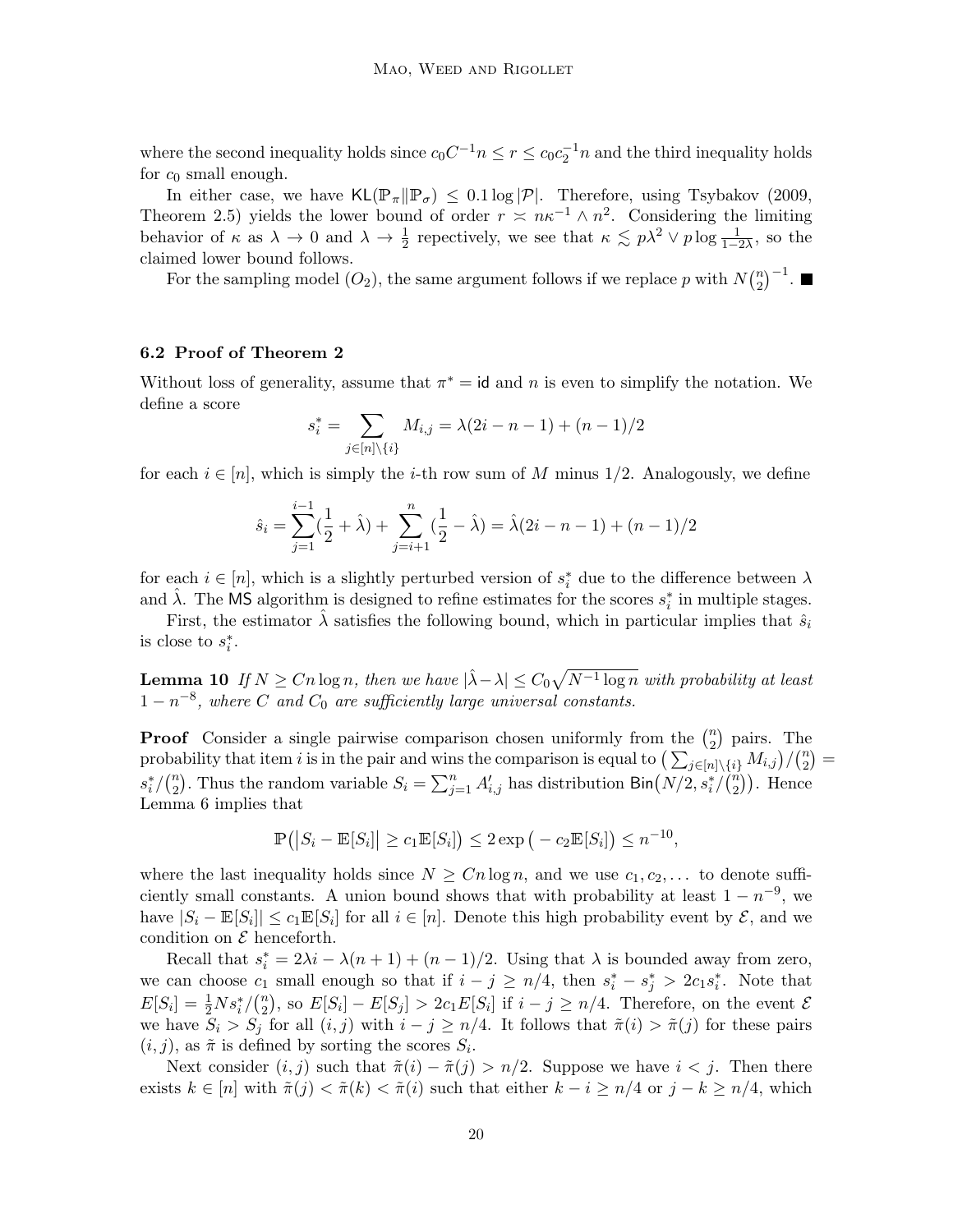gives a contradiction on the event  $\mathcal E$ . Therefore, it holds that  $i > j$  for all pairs  $(i, j)$  with  $\tilde{\pi}(i) - \tilde{\pi}(j) > n/2.$ 

Recall that  $\hat{\lambda} = \frac{2}{N}$  $\frac{2}{N}$  $\binom{n}{2}$  $\binom{n}{2} \binom{n/2}{2}^{-1} \sum_{(i,j) \in \mathcal{I}} A''_{i,j} - \frac{1}{2}$  $\frac{1}{2}$ , where  $\mathcal{I} = \{(i, j) \in [n]^2 : \tilde{\pi}(i) - \tilde{\pi}(j) > \frac{n}{2}$  $\frac{n}{2}$ . Note that A'' is independent of  $\mathcal{E}$ , on which we have  $i > j$  for all  $(i, j) \in \mathcal{I}$ . Similar to the argument at the beginning of the proof, the probability that a uniformly chosen pair falls in  $\mathcal I$  and i wins the comparison is  $(\frac{1}{2}+\lambda)|\mathcal I|/(\frac{n}{2})$ <sup>n</sup></sup><sub>2</sub>). Hence the random variable  $X := \sum_{(i,j) \in \mathcal{I}} A''_{i,j}$ has distribution  $\textsf{Bin}\left(N/2, (\frac{1}{2} + \lambda) | \mathcal{I} | / (\frac{n}{2})\right)$  $\binom{n}{2}$ . It follows that  $\mathbb{E}[\hat{\lambda} | \mathcal{E}] = \lambda$  once we note that  $|\mathcal{I}| = \binom{n/2}{2}$  $\binom{2}{2}$ .

Moreover, Lemma [6](#page-12-1) gives the bound

$$
\mathbb{P}\left(\left|X - \mathbb{E}[X]\right| \ge C_2 \sqrt{N \log n} \, \middle| \, \mathcal{E}\right) \le 2 \exp(-c_3 \log n) \le n^{-9},
$$

and consequently  $|\hat{\lambda} - \lambda| \leq C_0 \sqrt{N^{-1} \log n}$  with probability at least  $1 - n^{-9}$  conditioned on the event  $\mathcal{E}$ , where  $C_2$  and  $C_0$  are sufficiently large constants. A union bound then completes the proof.

We condition on the high probability event of Lemma [10](#page-19-0) throughout the rest of the proof, so that  $|\hat{\lambda} - \lambda| \leq C_0 \sqrt{N^{-1} \log n}$  for a fixed constant  $C_0 > 0$ . In particular,  $\hat{\lambda}$  is bounded away from zero by a universal constant since  $\lambda$  is and  $N \geq C_n \log n$ , and  $\hat{s}_i < \hat{s}_i$ iff  $j < i$ . We proceed with the following key lemma.

<span id="page-20-0"></span>**Lemma 11** Fix  $t \in [T]$ ,  $i \in [n]$  and  $I \subseteq [n]$  with  $i \in I$ . Suppose that  $|I| \geq C_1 \frac{n^2 T}{N}$  $\frac{e^2T}{N}\log(nT)$ for a sufficiently large constant  $C$ . If we define

$$
S = \frac{Tn(n-1)}{2N} \sum_{j \in I} A_{i,j}^{(t)} + \sum_{j \in [n] \setminus I, j < i} \left( \frac{1}{2} + \hat{\lambda} \right) + \sum_{j \in [n] \setminus I, j > i} \left( \frac{1}{2} - \hat{\lambda} \right),
$$

then it holds with probability at least  $1 - 2(nT)^{-9}$  that

$$
|S - \hat{s}_i| \le (5 + C_0)n\sqrt{|I|TN^{-1}\log(nT)}.
$$

**Proof** Consider a single pairwise comparison chosen uniformly from the  $\binom{n}{2}$  $n \choose 2$  pairs. The probability that the chosen pair consists of item i and an item in  $I \setminus \{i\}$ , and that item *i* wins the comparison, is equal to  $q := \left(\sum_{j \in I \setminus \{i\}} M_{i,j}\right) / \binom{n}{2}$  $n_2^n$ ). Thus the random variable  $X :=$  $\sum_{j\in I} A_{i,j}^{(t)}$  has distribution  $\text{Bin}(N/T, q)$ . In particular,  $\mathbb{E}[X] = Nq/T = \frac{2N}{Tn(n+1)}$  $\frac{2N}{Tn(n-1)}\sum_{j\in I\setminus\{i\}}M_{i,j}$ and by Lemma [6,](#page-12-1)

$$
\mathbb{P}\left(\left|X - \mathbb{E}[X]\right| \ge \frac{rN}{T}\right) \le 2\exp\left(-\frac{Nr^2}{2T(q+r)}\right).
$$

<span id="page-20-1"></span>Taking  $r = 6\sqrt{\frac{Tq}{N}}$  $\frac{Tq}{N}\log(nT)$ , we see that  $r \leq q$  using the assumption  $|I| \geq C_1 \frac{n^2T}{N}$  $\frac{N^2T}{N} \log(nT)$ , so

$$
\mathbb{P}\left(\left|X - \mathbb{E}[X]\right| \ge 6\sqrt{qNT^{-1}\log(nT)}\right) \le 2(nT)^{-9}.
$$
\n(6.7)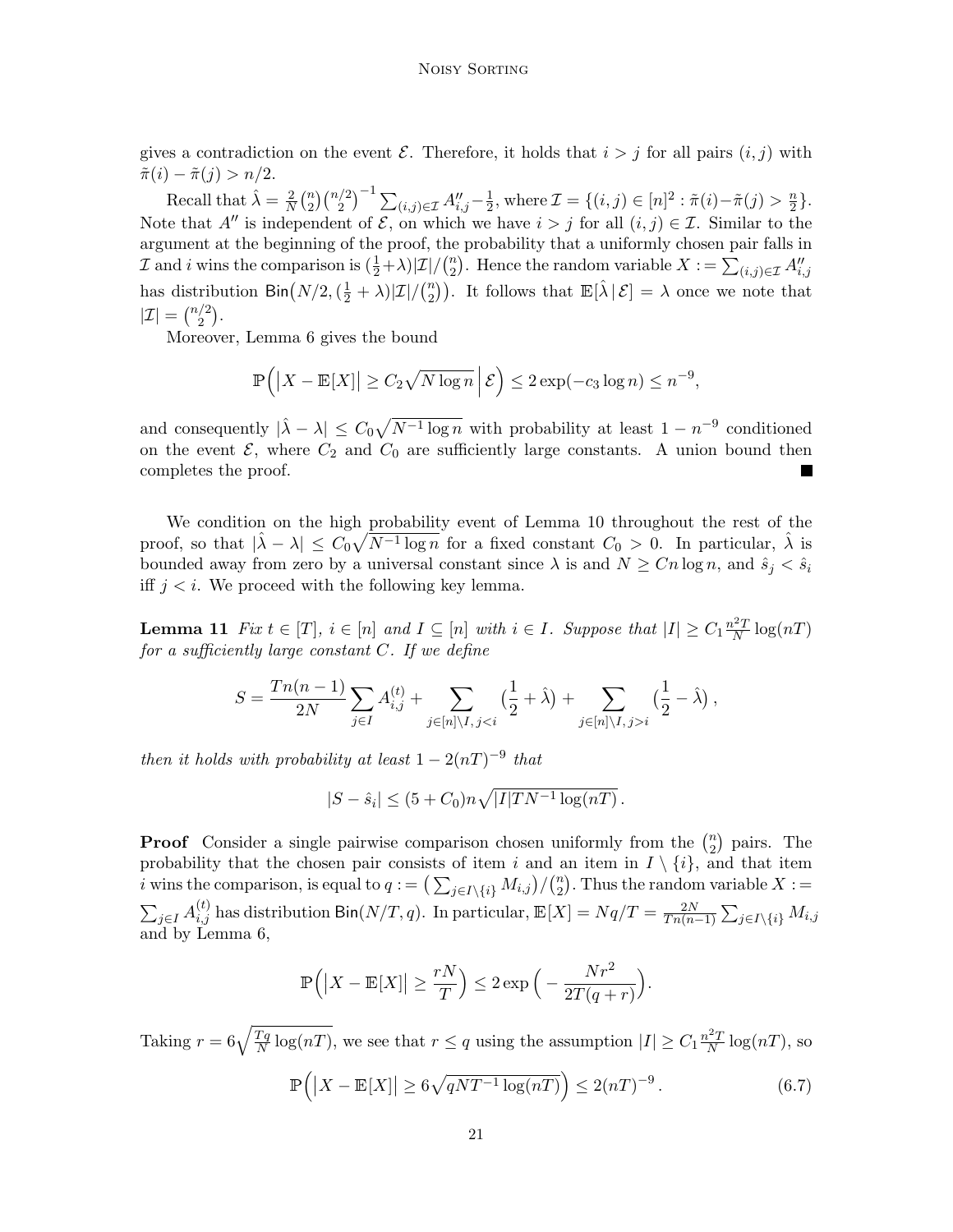By the definitions of S and  $\hat{s}_i$ , it is straightforward to verify that

$$
S - \hat{s}_i = \frac{Tn(n-1)}{2N}(X - \mathbb{E}[X]) + \sum_{j \in I, j < i} (\lambda - \hat{\lambda}) + \sum_{j \in I, j > i} (\hat{\lambda} - \lambda).
$$

Therefore, we obtain from [\(6.7\)](#page-20-1), the definition of q and the fact  $|I| \leq n$  that

$$
|S - \hat{s}_i| \le 3n(n-1)\sqrt{qTN^{-1}\log(nT)} + |I||\hat{\lambda} - \lambda|
$$
  
\n
$$
\le 5n\sqrt{|I|TN^{-1}\log(nT)} + C_0|I|\sqrt{N^{-1}\log n}
$$
  
\n
$$
\le (5 + C_0)n\sqrt{|I|TN^{-1}\log(nT)}
$$

with probability at least  $1 - 2(nT)^{-9}$ .

To analyze the MS algorithm, we apply Lemma [11](#page-20-0) inductively to each stage of the algorithm. Define  $\mathcal{E}^{(0)}$  to be the full event. As the inductive hypothesis, we assume that on the event  $\mathcal{E}^{(t-1)}$ , it holds that  $j < i$  for all  $j \in I_{-}^{(t-1)}(i)$  and  $j > i$  for all  $j \in I_{+}^{(t-1)}(i)$ . In particular, this holds trivially for  $t = 1$ .

On the event  $\mathcal{E}^{(t-1)}$ , the score  $S_i^{(t)}$  $i^{(l)}$  is exactly the quantity S in Lemma [11](#page-20-0) with  $I =$  $I^{(t-1)}(i)$ . Thus the lemma shows that if  $|I^{(t-1)}(i)| \geq C_1 \frac{n^2 T}{N}$  $\frac{N^2T}{N} \log(nT)$  for a large enough constant  $C_1$ , then

<span id="page-21-1"></span>
$$
|S_i^{(t)} - \hat{s}_i| \le (5 + C_0)n\sqrt{|I^{(t-1)}(i)|TN^{-1}\log(nT)} = \tau_i^{(t)}/2
$$
\n(6.8)

П

with probability at least  $1-2(nT)^{-9}$  conditional on  $\mathcal{E}^{(t-1)}$ . We denote by  $\mathcal{E}^{(t)}$  the sub-event of  $\mathcal{E}^{(t-1)}$  that the above bound holds for all  $i \in [n]$ . Then  $\mathbb{P}(\mathcal{E}^{(t)} | \mathcal{E}^{(t-1)}) \geq 1 - (nT)^{-8}$  and we condition on  $\mathcal{E}^{(t)}$  henceforth.

For any  $j \in I_{-}^{(t)}(i)$ , by definition  $S_{j}^{(t)} - S_{i}^{(t)} < -\tau_{i}^{(t)}$  $\hat{s}_i^{(t)}$ , so we have  $\hat{s}_j < \hat{s}_i$  and thus  $j < i$ . Similarly,  $j > i$  for any  $j \in I^{(t)}_+(i)$  on the event  $\mathcal{E}^{(t)}$ . Hence the inductive hypothesis is verified. Moreover, note that  $I^{(t)}(i) = \{j \in [n] : |S_j^{(t)} - S_i^{(t)}|$  $|\hat{u}_{i}^{(t)}| \leq 2\tau_{i}^{(t)}$  $\{i^{(i)}\} \subseteq \{j \in [n] : |\hat{s}_j - \hat{s}_i| \leq$  $3\tau_i^{(t)}$ <sup>(t)</sup>, Since  $\hat{s}_j - \hat{s}_i = 2\hat{\lambda}(j - i)$  and  $\hat{\lambda}$  is bounded away from zero by a universal constant, we have

$$
|I^{(t)}(i)| \le C_2 \tau_i^{(t)} = C_3 n \sqrt{|I^{(t-1)}(i)|TN^{-1}\log(nT)},
$$
\n(6.9)

<span id="page-21-0"></span>where we use  $C_2, C_3, \ldots$  to denote sufficiently large constants.

Note that if we have  $\alpha^{(0)} = n$  and the iterative relation  $\alpha^{(t)} \leq \beta$ √  $\alpha^{(t-1)}$  where  $\alpha^{(t)} > 0$ and  $\beta > 0$ , then it is easily seen that  $\alpha^{(t)} \leq \beta^2 n^{2^{-t}}$ . We would like to obtain such a bound from the relation [\(6.9\)](#page-21-0). Note that  $\mathcal{E}^{(T)} \subseteq \mathcal{E}^{(T-1)} \subseteq \cdots \subseteq \mathcal{E}^{(0)}$  by definition and  $\mathbb{P}(\mathcal{E}^{(T)}) = \prod_{t=1}^{T} \mathbb{P}(\mathcal{E}^{(t)} | \mathcal{E}^{(t-1)}) \ge 1 - n^{-8}$ . Conditional on  $\mathcal{E}^{(T)}$ , the iterative relation [\(6.9\)](#page-21-0) thus holds for all  $t \in [T]$ , and we have  $|I^{(0)}(i)| = n$  by definition. Since  $I^{(t)}(i)$  is not updated in the algorithm once  $|I^{(t)}(i)| \leq C_1 \frac{n^2 T}{N}$  $\frac{L^2 T}{N} \log(nT)$ , we obtain that

$$
|I^{(T-1)}(i)| \leq \left(C_3^2 \frac{n^2 T}{N} \log(nT) n^{2^{-T+1}}\right) \vee \left(C_1 \frac{n^2 T}{N} \log(nT)\right)
$$
  

$$
\leq C_4 \frac{n^2}{N} (\log n)(\log \log n),
$$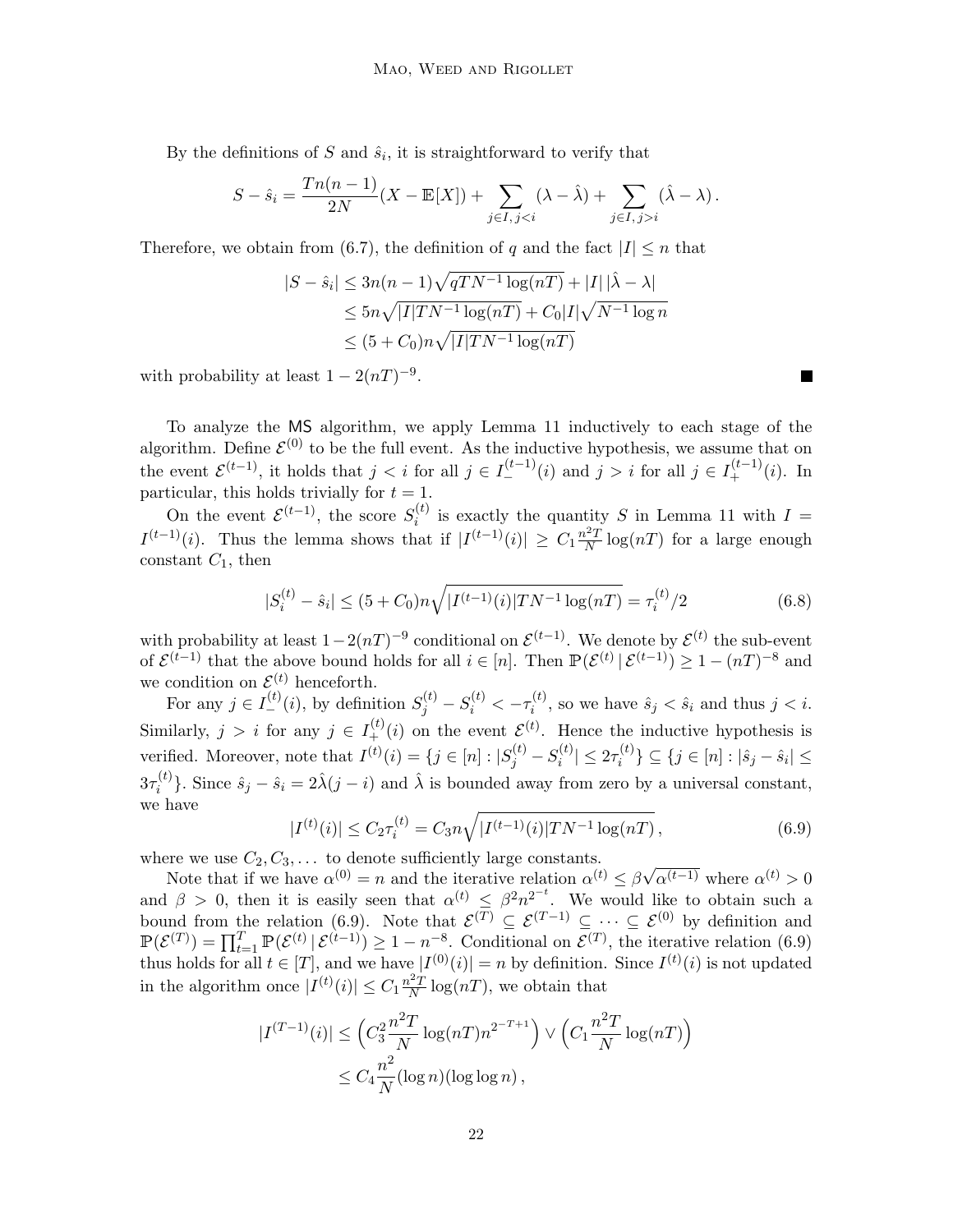where the last bound holds because we take  $T = |\log \log n|$ . Hence it follows from [\(6.8\)](#page-21-1) that

$$
|S_i^{(T)} - \hat{s}_i| \le C_5 n^2 N^{-1} (\log n)(\log \log n),
$$

and a similar argument as above shows that  $S_i^{(T)} > S_j^{(T)}$  for all pairs  $(i, j)$  with  $i - j >$  $C_6n^2N^{-1}(\log n)(\log \log n) =: \delta$ . As the permutation  $\hat{\pi}^{\text{MS}}$  is defined by sorting the scores  $S_i^{(T)}$  $\hat{\pi}^{(1)}$  in increasing order, we see that  $\hat{\pi}^{\text{MS}}(i) > \hat{\pi}^{\text{MS}}(j)$  for pairs  $(i, j)$  with  $i - j > \delta$ .

Finally, suppose that  $\hat{\pi}^{\text{MS}}(i) - i < -\delta$  for some  $i \in [n]$ . Then there exists  $j < i - \delta$  such that  $\hat{\pi}^{\text{MS}}(j) > \hat{\pi}^{\text{MS}}(i)$ , contradicting the guarantee we have just proved. A similar argument leads to a contradiction if  $\hat{\pi}^{\text{MS}}(i) - i > \delta$ . Therefore, we obtain that

$$
|\hat{\pi}^{\text{MS}}(i) - i| \le \delta = C_6 n^2 N^{-1} (\log n)(\log \log n)
$$

for all  $i \in [n]$ , which completes the proof.

### <span id="page-22-0"></span>7. Discussion and open problems

In this work, we focused on minimax estimation of the latent permutation  $\pi^*$ . Viewing  $M = \frac{1}{2}$  $\frac{1}{2}$ **1**<sub>n</sub>**1**<sub>n</sub><sup>T</sup> as the null hypothesis and  $M \in \mathcal{M}_n(\lambda)$  as the alternative hypothesis, a natural question is to establish the minimax detection level of the signal strength  $\lambda$  in the hypothesis testing framework.

Moreover, we proved that the minimax rates for the noisy sorting problem do not involve any extra logarithmic factors even in the case of partial observations. For more complex models involving permutations (see, e.g. [Collier and Dalalyan, 2016;](#page-23-7) [Flammarion et al.,](#page-24-10) [2016;](#page-24-10) [Shah et al., 2017a;](#page-25-6) [Pananjady et al., 2017b;](#page-25-9) [Shah et al., 2017b\)](#page-25-13), however, there are logarithmic gaps between current upper and lower bounds. According to the discussion after Proposition [3,](#page-10-1) the logarithmic gaps do not necessarily stem from the unknown permutation, so it would be interesting to close these gaps or study whether they exist because of other aspects of the richer models.

For the MS algorithm, it remains an open question whether analogous upper bounds can be established for sampling without replacement. We conjecture that this is the case because of the empirical evidence in Section [4.](#page-8-0) More importantly, there are still statisticalcomputational gaps unresolved for the general noisy sorting model where  $M \in \mathcal{M}_n(\lambda)$ , for the SST model of [Shah et al.](#page-25-6) [\(2017a\)](#page-25-6) and for the seriation model of [Flammarion et al.](#page-24-10) [\(2016\)](#page-24-10). It would be interesting to know if the ideas behind the MS algorithm could help tighten the gaps.

### Acknowledgments.

C.M. and P.R. were visiting the Simons Institute for the Theory of Computing while part of this work was done. C.M. thanks Martin J. Wainwright and Ashwin Pananjady for help discussions. J.W. is supported in part by NSF Graduate Research Fellowship DGE-1122374. P.R. is supported in part by grants NSF DMS-1712596, NSF DMS-TRIPODS-1740751, DARPA W911NF-16-1-0551, ONR N00014-17-1-2147 and a grant from the MIT NEC Corporation.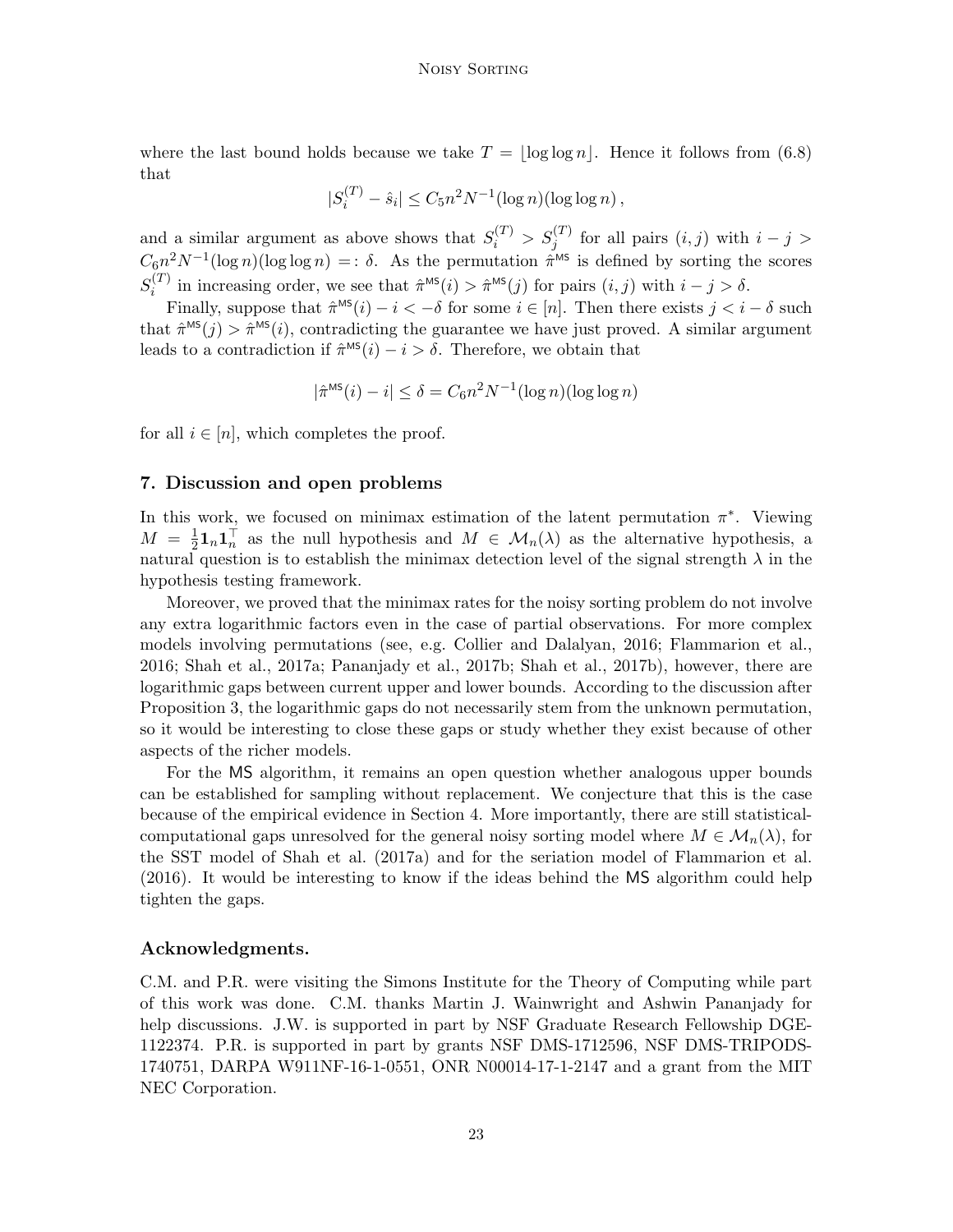# References

- <span id="page-23-11"></span>A. Agarwal, S. Agarwal, S. Assadi, and S. Khanna. Learning with limited rounds of adaptivity: Coin tossing, multi-armed bandits, and ranking from pairwise comparisons. In Conference on Learning Theory, pages 39–75, 2017.
- <span id="page-23-6"></span>S. Agarwal. On ranking and choice models. In Proceedings of the Twenty-Fifth International Joint Conference on Artificial Intelligence, IJCAI'16, pages 4050–4053. AAAI Press, 2016. ISBN 978-1-57735-770-4.
- <span id="page-23-9"></span>N. Ailon, M. Charikar, and A. Newman. Aggregating inconsistent information: Ranking and clustering. J. ACM, 55(5):23:1–23:27, November 2008. ISSN 0004-5411.
- <span id="page-23-8"></span>N. Alon. Ranking tournaments. *SIAM J. Discret. Math.*, 20(1):137–142, January 2006.
- <span id="page-23-14"></span>R. Arratia and L. Gordon. Tutorial on large deviations for the binomial distribution. Bull. Math. Biol., 51(1):125–131, 1989. ISSN 0092-8240.
- <span id="page-23-0"></span>L. Baltrunas, T. Makcinskas, and F. Ricci. Group recommendations with rank aggregation and collaborative filtering. In Proceedings of the Fourth ACM Conference on Recommender Systems, RecSys '10, pages 119–126, New York, NY, USA, 2010. ACM. ISBN 978-1-60558-906-0.
- <span id="page-23-13"></span>A. Barg and A. Mazumdar. Codes in permutations and error correction for rank modulation. IEEE Transactions on Information Theory, 56(7):3158–3165, 2010.
- <span id="page-23-12"></span>A. Blum and J. Spencer. Coloring random and semi-random k-colorable graphs. J. Algorithms, 19(2):204–234, 1995.
- <span id="page-23-2"></span>R. A. Bradley and M. E. Terry. Rank analysis of incomplete block designs. I. The method of paired comparisons. Biometrika, 39:324–345, 1952.
- <span id="page-23-3"></span>M. Braverman and E. Mossel. Noisy sorting without resampling. In *Proceedings of the Nine*teenth Annual ACM-SIAM Symposium on Discrete Algorithms, pages 268–276. ACM, New York, 2008.
- <span id="page-23-4"></span>M. Braverman and E. Mossel. Sorting from noisy information. *arXiv preprint* arXiv:0910.1191, 2009.
- <span id="page-23-1"></span>A. Caplin and B. Nalebuff. Aggregation and social choice: A mean voter theorem. Econometrica,  $59(1):1-23$ , 1991.
- <span id="page-23-10"></span>Sabyasachi Chatterjee and Sumit Mukherjee. On estimation in tournaments and graphs under monotonicity constraints. arXiv preprint arXiv:1603.04556, 2016.
- <span id="page-23-5"></span>Sourav Chatterjee. Matrix estimation by universal singular value thresholding. Ann. Statist., 43(1):177–214, 2015.
- <span id="page-23-7"></span>O. Collier and A. S. Dalalyan. Minimax rates in permutation estimation for feature matching. Journal of Machine Learning Research, 17(6):1–31, 2016.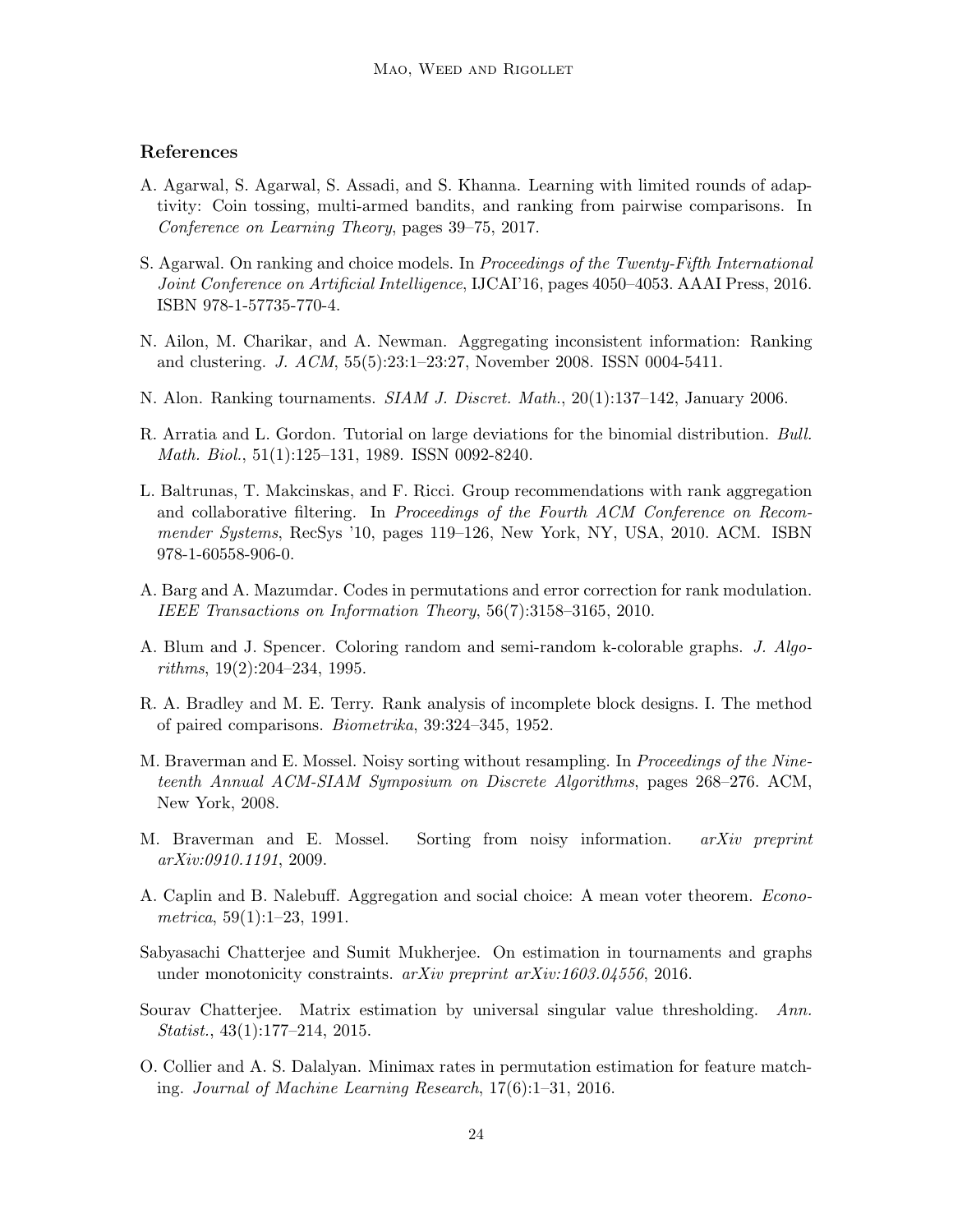- <span id="page-24-9"></span>P. Diaconis and R. L. Graham. Spearman's footrule as a measure of disarray. J. Roy. Statist. Soc. Ser. B, 39(2):262–268, 1977.
- <span id="page-24-0"></span>C. Dwork, R. Kumar, M. Naor, and D. Sivakumar. Rank aggregation methods for the web. In Proceedings of the 10th international conference on World Wide Web, pages 613–622. ACM, 2001.
- <span id="page-24-13"></span>W. Feller. An Introduction to Probability Theory and Its Applications, volume 1. Wiley, 1968.
- <span id="page-24-10"></span>N. Flammarion, C. Mao, and P. Rigollet. Optimal rates of statistical seriation.  $arXiv$ preprint arXiv:1607.02435, 2016.
- <span id="page-24-4"></span>B. Hajek, S. Oh, and J. Xu. Minimax-optimal inference from partial rankings. In Advances in Neural Information Processing Systems, pages 1475–1483, 2014.
- <span id="page-24-7"></span>R. Heckel, N. B. Shah, K. Ramchandran, and M. J. Wainwright. Active ranking from pairwise comparisons and when parametric assumptions don't help. arXiv preprint arXiv:1606.08842, 2016.
- <span id="page-24-3"></span>D. R. Hunter. MM algorithms for generalized Bradley-Terry models. Annals of Statistics, pages 384–406, 2004.
- <span id="page-24-6"></span>K. G. Jamieson and R. D. Nowak. Active ranking using pairwise comparisons. In Advances in Neural Information Processing Systems, pages 2240–2248, 2011.
- <span id="page-24-5"></span>C. Kenyon-Mathieu and W. Schudy. How to rank with few errors. In Proceedings of the thirty-ninth annual ACM symposium on Theory of computing, pages 95–103. ACM, 2007.
- <span id="page-24-8"></span>D. E. Knuth. The art of computer programming. Vol. 3. Addison-Wesley, Reading, MA, 1998.
- <span id="page-24-15"></span>L. Le Cam. Asymptotic methods in statistical decision theory. Springer Series in Statistics. Springer-Verlag, New York, 1986. ISBN 0-387-96307-3.
- <span id="page-24-1"></span>T.-Y. Liu. Learning to rank for information retrieval. Foundations and Trends (R) in Information Retrieval, 3(3):225–331, 2009.
- <span id="page-24-2"></span>R. D. Luce. Individual choice behavior: A theoretical analysis. John Wiley & Sons, Inc., New York; Chapman & Hall, Ltd., London, 1959.
- <span id="page-24-12"></span>H. M. Mahmoud. Sorting: A Distribution Theory. Wiley Series in Discrete Mathematics and Optimization. Wiley, 2000.
- <span id="page-24-11"></span>K. Makarychev, Y. Makarychev, and A. Vijayaraghavan. Sorting noisy data with partial information. In Innovations in Theoretical Computer Science, ITCS '13, Berkeley, CA, USA, January 9-12, 2013, pages 515–528, 2013.
- <span id="page-24-14"></span>P. Massart. Concentration inequalities and model selection: Ecole d'Eté de Probabilités de Saint-Flour XXXIII - 2003. Number no. 1896 in Ecole d'Eté de Probabilités de Saint-Flour. Springer-Verlag, 2007.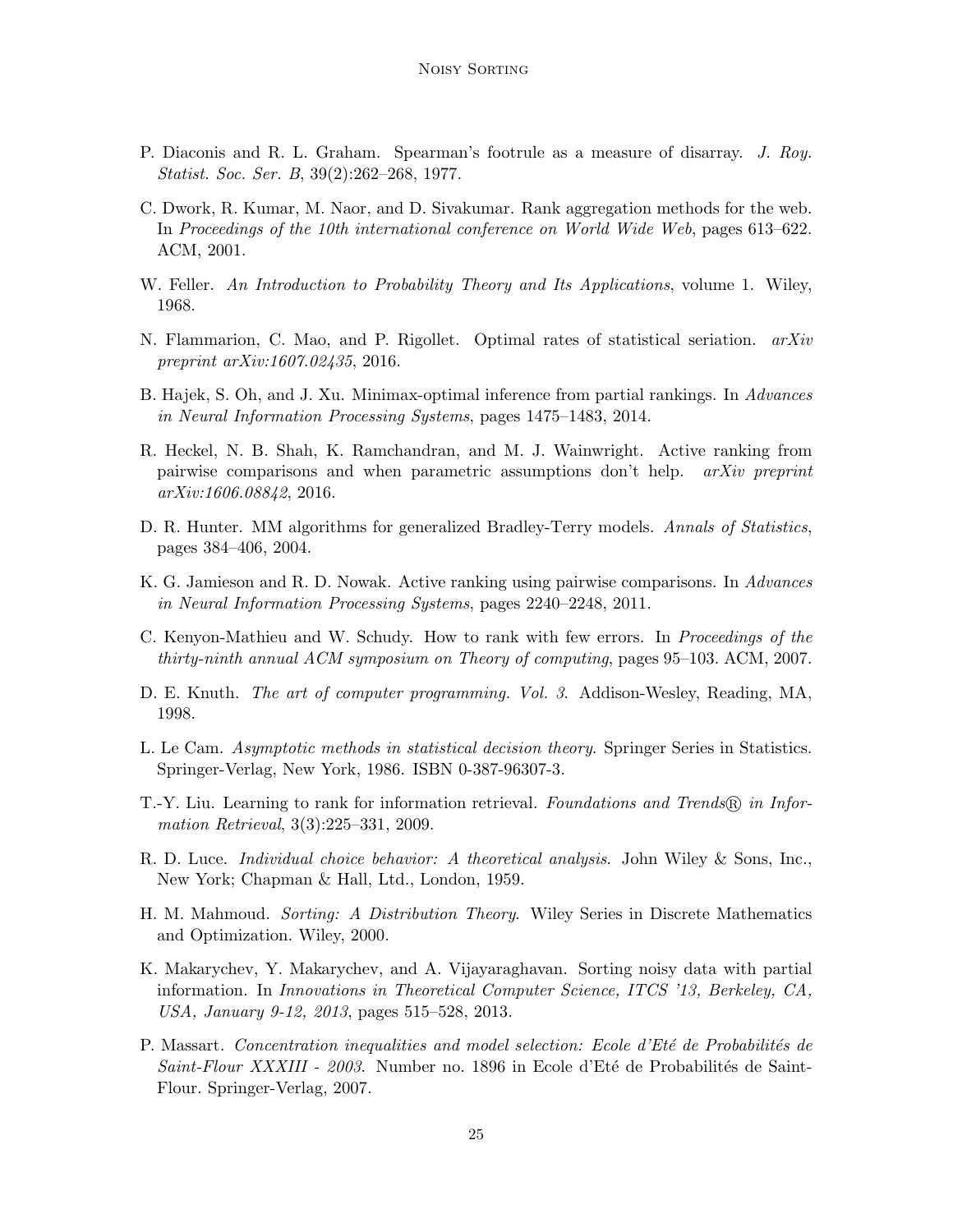- <span id="page-25-11"></span>A. Mazumdar, A. Barg, and G. Zemor. Constructions of rank modulation codes. IEEE transactions on information theory, 59(2):1018–1029, 2013.
- <span id="page-25-10"></span>A. Moitra, W. Perry, and A. S. Wein. How robust are reconstruction thresholds for community detection? In Proceedings of the 48th Annual ACM SIGACT Symposium on Theory of Computing, STOC 2016, Cambridge, MA, USA, June 18-21, 2016, pages 828–841, 2016.
- <span id="page-25-1"></span>S. Negahban, S. Oh, and D. Shah. Iterative ranking from pair-wise comparisons. In Advances in Neural Information Processing Systems, pages 2474–2482, 2012.
- <span id="page-25-4"></span>S. Negahban, S. Oh, and D. Shah. Rank centrality: Ranking from pairwise comparisons. Operations Research, 65(1):266–287, 2016.
- <span id="page-25-5"></span>S. Negahban, S. Oh, K. K. Thekumparampil, and J. Xu. Learning from comparisons and choices. arXiv preprint arXiv:1704.07228, 2017.
- <span id="page-25-7"></span>A. Pananjady, C. Mao, V. Muthukumar, M. J. Wainwright, and T. A. Courtade. Worstcase vs average-case design for estimation from fixed pairwise comparisons.  $arXiv$  preprint arXiv:1707.06217, 2017a.
- <span id="page-25-9"></span>A. Pananjady, M. J. Wainwright, and T. A. Courtade. Denoising linear models with permuted data. arXiv preprint arXiv:1704.07461, 2017b.
- <span id="page-25-2"></span>A. Rajkumar and S. Agarwal. A statistical convergence perspective of algorithms for rank aggregation from pairwise data. In Proceedings of the 31st International Conference on International Conference on Machine Learning - Volume 32, ICML'14, pages I–118–I– 126, 2014.
- <span id="page-25-8"></span>A. Rajkumar and S. Agarwal. When can we rank well from comparisons of  $o(n \log(n))$ non-actively chosen pairs? In Vitaly Feldman, Alexander Rakhlin, and Ohad Shamir, editors, 29th Annual Conference on Learning Theory, volume 49 of Proceedings of Machine Learning Research, pages 1376–1401, Columbia University, New York, New York, USA, 2016. PMLR.
- <span id="page-25-3"></span>N. Shah, S. Balakrishnan, J. Bradley, A. Parekh, K. Ramchandran, and M. Wainwright. Estimation from pairwise comparisons: Sharp minimax bounds with topology dependence. In Artificial Intelligence and Statistics, pages 856–865, 2015.
- <span id="page-25-6"></span>N. B. Shah, S. Balakrishnan, A. Guntuboyina, and M. J. Wainwright. Stochastically transitive models for pairwise comparisons: statistical and computational issues. IEEE Trans. Inform. Theory, 63(2):934–959, 2017a.
- <span id="page-25-13"></span>N. B. Shah, S. Balakrishnan, and M. J. Wainwright. Low permutation-rank matrices: Structural properties and noisy completion. arXiv preprint arXiv:1709.00127, 2017b.
- <span id="page-25-0"></span>L. L. Thurstone. A law of comparative judgment. Psychological review, 34(4):273, 1927.
- <span id="page-25-12"></span>A. B. Tsybakov. Introduction to Nonparametric Estimation. Springer Series in Statistics. Springer, 2009.